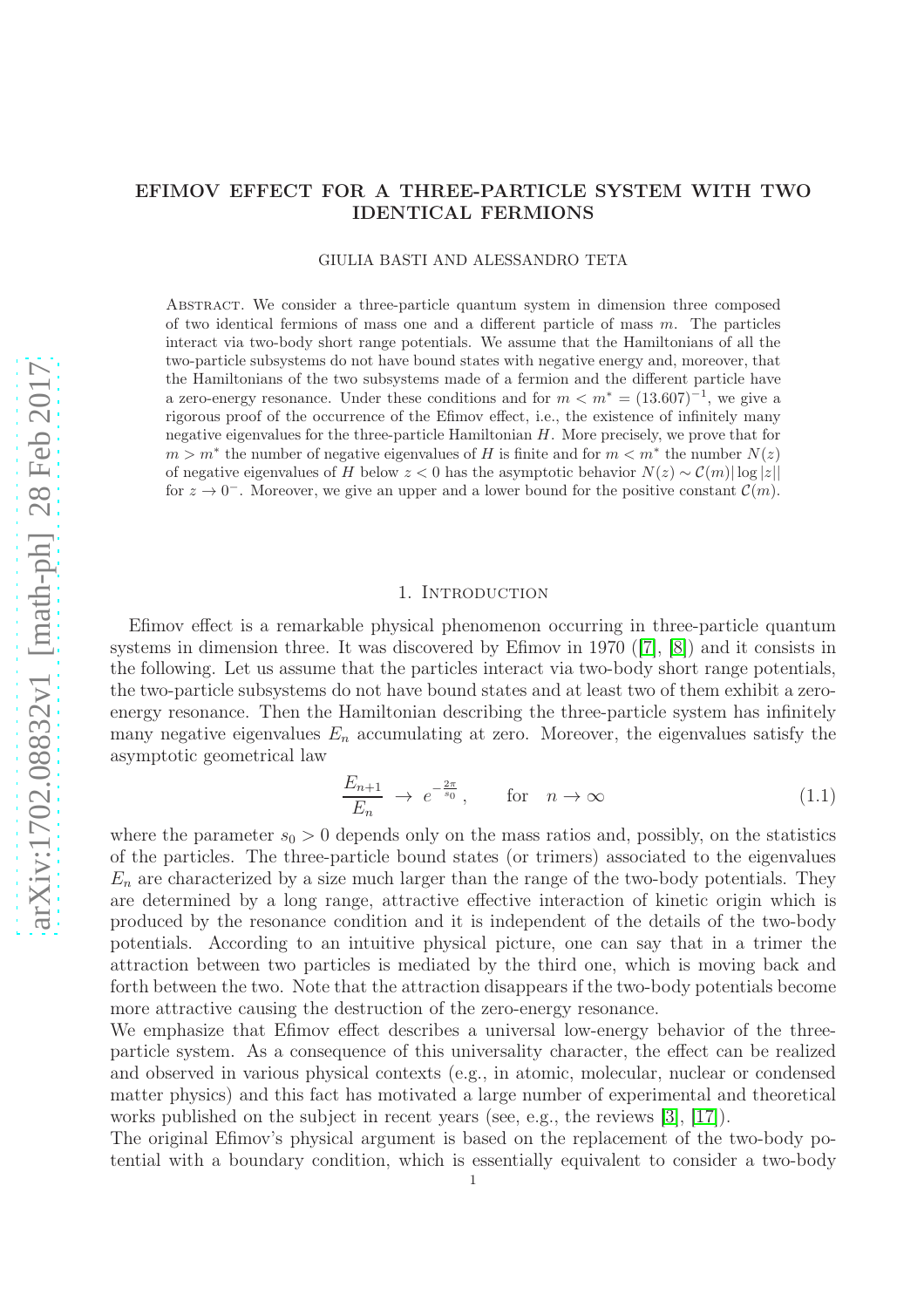zero-range interaction, and on the introduction of hyper-spherical coordinates. If the resonant condition is satisfied, in these coordinates the problem become separable and in the equation for the hyper-radius R the long range, attractive effective potential  $-(s_0^2+1/4)/R^2$ appears. The behavior for small  $R$  of this potential is too singular and an extra boundary condition at short distance must be imposed to restore self-adjointness. After this ad hoc procedure, one obtains the infinite sequence of negative eigenvalues satisfying the law [\(1.1\)](#page-0-0) as a consequence of the large R behavior of the effective potential.

The first mathematical result on the Efimov effect was obtained by Yafaeev in 1974 ([\[24\]](#page-25-0)). He studied a symmetrized form of the Faddeev equations for the bound states of the threeparticle Hamiltonian and proved the existence of an infinite number of negative eigenvalues. In 1993 Sobolev ([\[20\]](#page-25-1)) used a slightly different symmetrization of the equations and proved the asymptotics

<span id="page-1-0"></span>
$$
\lim_{z \to 0^-} \frac{N(z)}{|\log|z||} = \frac{s_0}{2\pi} \tag{1.2}
$$

where  $N(z)$  denotes the number of eigenvalues smaller than  $z < 0$ . Note that [\(1.2\)](#page-1-0) is consistent with the law [\(1.1\)](#page-0-0). In the same year Tamura ([\[22\]](#page-25-2)) obtained the same result under more general conditions on the two-body potentials. Other mathematical proofs of the effect were obtained by Ovchinnikov and Sigal in 1979 ([\[18\]](#page-25-3)) and Tamura in 1991 ([\[21\]](#page-25-4)) using a variational approach based on the Born-Oppenheimer approximation (see also the related result in [\[14\]](#page-24-4)). For more recent results on the subject see [\[12\]](#page-24-5), [\[13\]](#page-24-6). It is worth mentioning that a mathematical proof of the geometric asymptotic law [\(1.1\)](#page-0-0) is still lacking (see the conjecture discussed in [\[1\]](#page-24-7)). We also mention that for three identical fermions in dimension three the Efimov effect is absent ([\[23\]](#page-25-5))

In this paper we study the case of a three-particle system in dimension three composed of two identical fermions with mass one and a different particle with mass m. In the physical literature such a system has been extensively studied (see, e.g., [\[4\]](#page-24-8), [\[17\]](#page-24-3) and references therein) and it is known that the Efimov effect can be present with some peculiar features. Indeed, the effect is present only for  $m < m^* = (13.607)^{-1}$  and, considering a partial wave decomposition, it takes place only in the subspaces corresponding to the "odd waves" (contrary to the case of identical bosons or distinguishable particles where the effect takes place in the "s-wave" subspace). Following the approach based on the analysis of the Faddeev equations, we give a mathematical proof of these facts. More precisely, we assume that: a) the two-body potentials are short range, rotationally invariant, non positive; b) the Hamiltonians of all the two-particle subsystems are positive; c) the Hamiltonian of the subsystems composed of the particle with mass  $m$  and a fermion has a zero-energy resonance. Then we prove that the Hamiltonian of the three-particle system has a finite number of negative eigenvalues for  $m > m^*$  and an infinite number of negative eigenvalues accumulating at zero for  $m < m^*$ . We also prove the asymptotic behavior [\(1.2\)](#page-1-0), where the constant at the right hand side, which in our case is denoted by  $\mathcal{C}(m)$ , depends only on the mass m and it is estimated from below and from above.

We note that, under our assumptions, the interaction potential between the two fermions does not produce zero-energy resonance and therefore it plays no role in the occurrence of the Efimov effect.

The method of the proof follows the line of reasoning of [\[20\]](#page-25-1), with the modifications required to take into account of the peculiarity of our system. In particular, we formulate the eigenvalue problem  $H\psi = z\psi$ ,  $z < 0$ , for the three-particle Hamiltonian in terms of symmetrized Faddeev equations  $\Psi = \mathbf{A}(z)\Psi$ , where  $\mathbf{A}(z)$  is a  $2 \times 2$  matrix (compact) operator, and we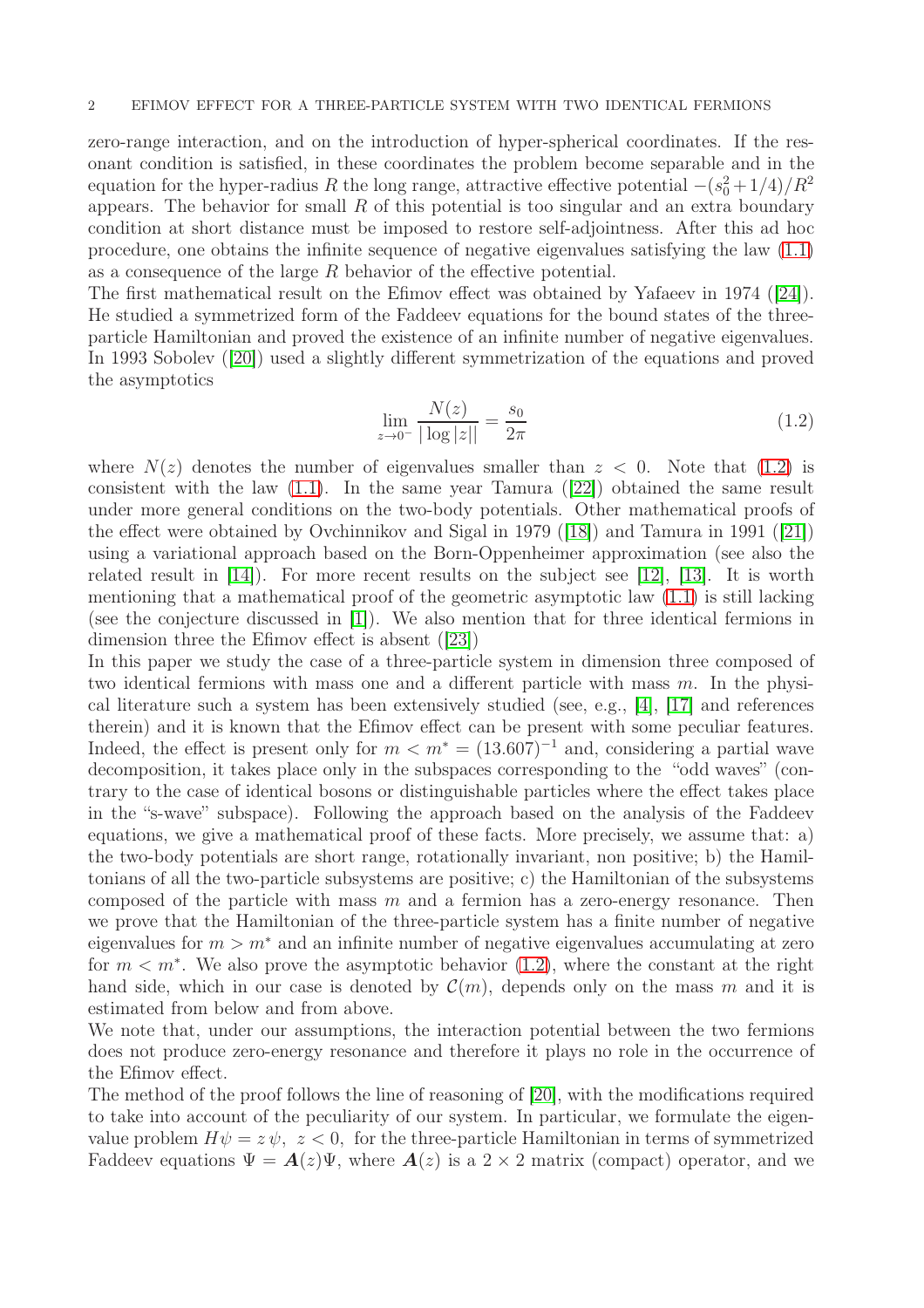prove that  $N(z) = n(1, \mathbf{A}(z))$ , where the right hand side is the number of eigenvalues of  $\mathbf{A}(z)$ larger than one. Then the problem is reduced to the study of the asymptotics of  $n(1, \mathbf{A}(z))$ for  $z \to 0^-$ . The presence of the zero-energy resonance for the subsystems composed of the particle with mass m and a fermion determines a singular behavior (and a lack of compactness) of  $A(z)$  for  $z = 0$  and this is the reason for the possible divergence of  $n(1, A(z))$  for  $z \to 0^-$ . Through some successive steps, we single out such singular behavior neglecting operators which, for  $z \leq 0$ , are compact and continuous in z. At the end we find that the asymptotics for  $z \to 0^-$  of  $n(1, A(z))$  reduces to the asymptotics for  $R \to \infty$  of an operator  $S_R$  which has an explicit form. By a direct analysis of such an operator, we conclude the proof of the main result in the two cases  $m < m^*$  and  $m > m^*$ . The paper is organized as follows.

In section 2 we describe the three-particle model, formulate our assumptions on the interaction potentials and state the main result. In section 3 we briefly recall some results on the low-energy behavior of a two-particle Hamiltonian in presence (or in absence) of a zero-energy resonance. In section 4 we introduce the symmetrized Faddeev equation for the bound states of our three-particle Hamiltonian and we prove that  $N(z) = n(1, A(z))$ . In section 5 we characterize the leading term of  $A(z)$  for  $z \to 0^-$ , neglecting operators which, for  $z \leq 0$ , are compact and continuous in z. In section 6 we prove the main result exploiting the asymptotic behavior of the leading term.

#### 2. NOTATION AND MAIN RESULT

We consider a quantum system composed by two identical fermions of unitary mass and a different particle of mass  $m_3 = m$ . Let  $x_1, x_2 \in \mathbb{R}^3$  denote the coordinates of the fermions and  $x_3 \in \mathbb{R}^3$  the coordinates of the third particle. The state of the system is then described by a wave function  $\psi \in L^2(\mathbb{R}^9)$  which satisfies the symmetry condition  $\psi(x_1, x_2, x_3)$  =  $-\psi(x_2, x_1, x_3)$  and the Hamiltonian is typically of the form

$$
\tilde{H} = -\frac{1}{2}\Delta_{x_1} - \frac{1}{2}\Delta_{x_2} - \frac{1}{2m}\Delta_{x_3} + v_{12}(x_1 - x_2) + v_{23}(x_2 - x_3) + v_{31}(x_3 - x_1) \tag{2.1}
$$

where  $\Delta_{x_i}$  denotes the laplacian with respect to the coordinates of the i-th particle and  $v_\alpha$ ,  $\alpha \in \{12, 23, 31\}$  is the two-body real-valued potential associated to the pair of particles  $\alpha$ . Due to the simmetry constraint, we have  $v_{23} = v_{31} := v$ .

We introduce the coordinates  $(R, x_{\alpha}, y_{\alpha})$ , where R is the coordinate of the center of mass and  $(x_{\alpha}, y_{\alpha})$  is any pair of Jacobi coordinates, e.g., for  $\alpha = 12$  one has

$$
x_{12} = x_1 - x_2, \t y_{12} = x_3 - \frac{x_1 + x_2}{2}.
$$
\t(2.2)

In such coordinates the Hamiltonian takes the form

$$
\tilde{H} = -\frac{1}{2(m+2)}\Delta_R - \frac{1}{2\mu_\alpha}\Delta_{x_\alpha} - \frac{1}{2n_\alpha}\Delta_{y_\alpha} + \sum_{\beta} v_\beta(x_\beta)
$$
\n(2.3)

where

$$
\mu_{12} = \frac{1}{2} \qquad \qquad \mu_{23} = \mu_{31} = \mu = \frac{m}{m+1}
$$
\n
$$
n_{12} = \frac{2m}{m+2} \qquad \qquad n_{23} = n_{31} = n = \frac{m+1}{m+2}
$$
\n
$$
(2.4)
$$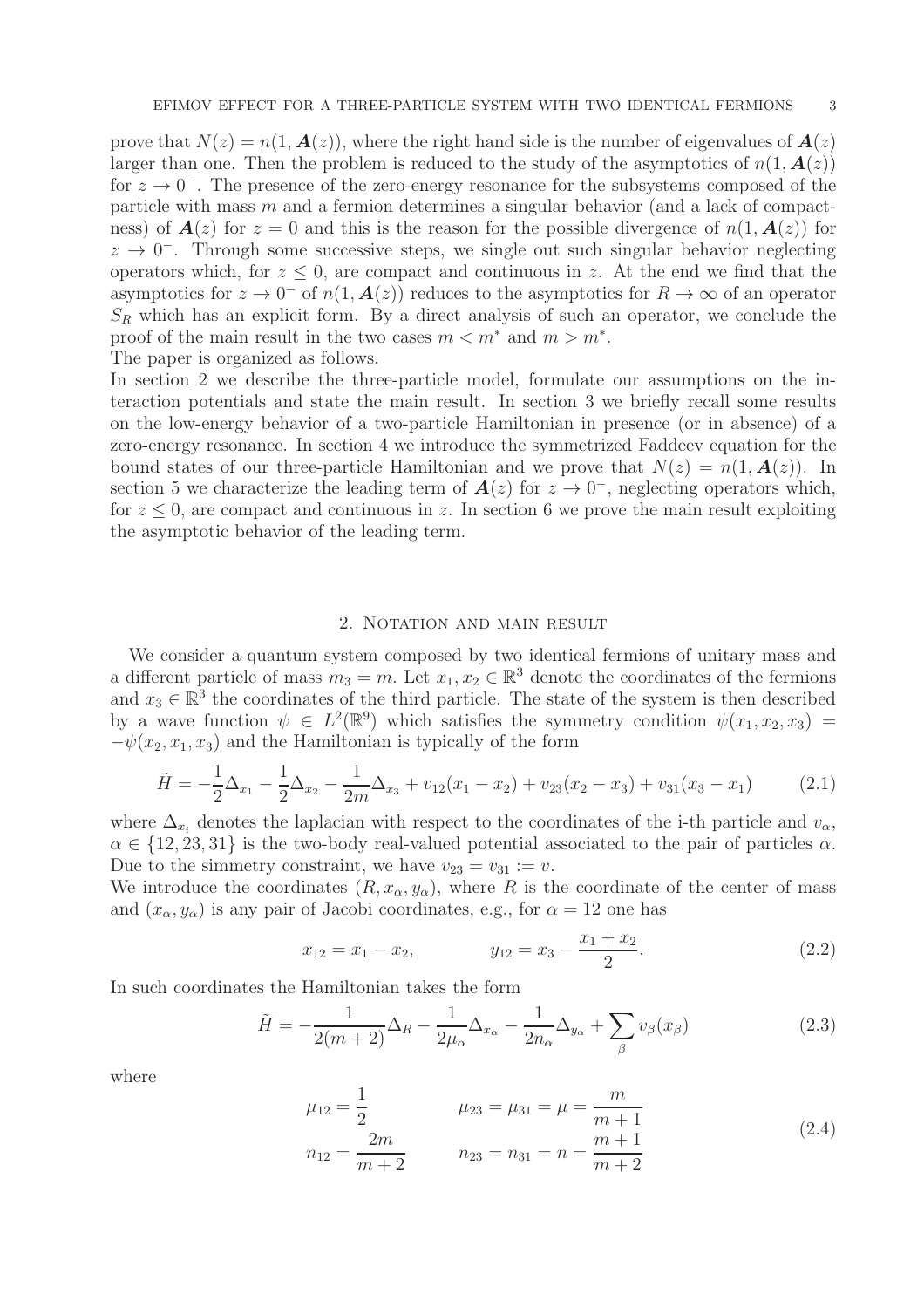#### 4 EFIMOV EFFECT FOR A THREE-PARTICLE SYSTEM WITH TWO IDENTICAL FERMIONS

and  $x_{\beta}$ , for  $\beta \neq \alpha$ , is expressed in terms of  $(x_{\alpha}, y_{\alpha})$ . Moreover, it is convenient to extract the center of mass motion and to study the problem in momentum space. Let  $(k_{\alpha}, p_{\alpha})$  be the pair of variables conjugate with respect to the Jacobi coordinates  $(x_{\alpha}, y_{\alpha})$ . Denoting with  $k_i$ the conjugate variable of  $x_i$ , they are explicitely defined by

<span id="page-3-1"></span>
$$
k_{12} = \frac{k_1 - k_2}{2} \qquad p_{12} = \frac{m(k_1 + k_2) - 2k_3}{m + 2}
$$
  
\n
$$
k_{23} = \frac{mk_2 - k_3}{m + 1} \qquad p_{23} = \frac{(k_2 + k_3) - (m + 1)k_1}{m + 2}
$$
  
\n
$$
k_{31} = \frac{k_3 - mk_1}{m + 1} \qquad p_{31} = \frac{(k_1 + k_3) - (m + 1)k_2}{m + 2}.
$$
\n(2.5)

Then, for any choice of pair  $\alpha$ , the Hamiltonian of the system can be written as

$$
H = H_0 + \sum_{\beta} V_{\beta} \tag{2.6}
$$

where

$$
H_0 = \frac{k_{\alpha}^2}{2\mu_{\alpha}} + \frac{p_{\alpha}^2}{2n_{\alpha}}
$$
 (2.7)

is the free Hamiltonian and

<span id="page-3-0"></span>
$$
(V_{\beta}\psi)(k_{\beta}, p_{\beta}) = \frac{1}{(2\pi)^{3/2}} \int dk \,\hat{v}_{\beta}(k - k_{\beta})\psi(k, p_{\beta})
$$
 (2.8)

describes each interaction term. In [\(2.8\)](#page-3-0) and in the following we denote by  $\hat{f}$  the Fourier transform of f. Taking into account of the definitions given in [\(2.5\)](#page-3-1), the symmetry constraint reduces to  $\psi(k_{23}, p_{23}) = -\psi(-k_{31}, p_{31})$  or equivalently  $\psi(k_{12}, p_{12}) = -\psi(-k_{12}, p_{12})$ . Therefore, choosing for instance the coordinates  $(k_{23}, p_{23})$ , the Hilbert space of the system is

$$
\mathcal{H} = \left\{ \psi \in L^{2}(\mathbb{R}^{6}) \mid \psi(k_{23}, p_{23}) = -\psi \left( \frac{k_{23}}{m+1} - \frac{m(m+2)}{(m+1)^{2}} p_{23}, -k_{23} - \frac{p_{23}}{m+1} \right) \right\}.
$$
 (2.9)

During the proof it will be useful to use also the system of coordinates  $(p_{23}, p_{31})$ . Using the relations

<span id="page-3-4"></span>
$$
k_{23} = -p_{31} - \frac{1}{m+1}p_{23}
$$
  
\n
$$
k_{31} = p_{23} + \frac{1}{m+1}p_{31}
$$
\n(2.10)

one finds that the free Hamiltonian can be rewritten as

<span id="page-3-3"></span>
$$
H_0 = \frac{p_{23}^2}{2\mu} + \frac{p_{31}^2}{2\mu} + \frac{p_{23} \cdot p_{31}}{m}.
$$
\n(2.11)

The exchange of the fermionic coordinates corresponds to the exchange of  $p_{23}$  and  $p_{31}$ . Thus, using the coordinates  $(p_{23}, p_{31})$ , the Hilbert space of the system can be equivalently written as

$$
\mathcal{H}_1 = \left\{ \psi \in L^2(\mathbb{R}^6) \, | \, \psi(p_{23}, p_{31}) = -\psi(p_{31}, p_{23}) \right\}.
$$
\n(2.12)

Note that for  $f \in \mathcal{H}$  we have  $g \in \mathcal{H}_1$ , where  $g(p_{23}, p_{31}) = f(-p_{31} - \frac{p_{23}}{m+1}, p_{23})$ .

It is also useful to introduce the two-particle subsystems of our three-particle system, described by the following Hamiltonians in  $L^2(\mathbb{R}^3)$ 

<span id="page-3-2"></span>
$$
h_{\alpha} = -\frac{1}{2\mu_{\alpha}}\Delta_x + v_{\alpha}(x)
$$
\n(2.13)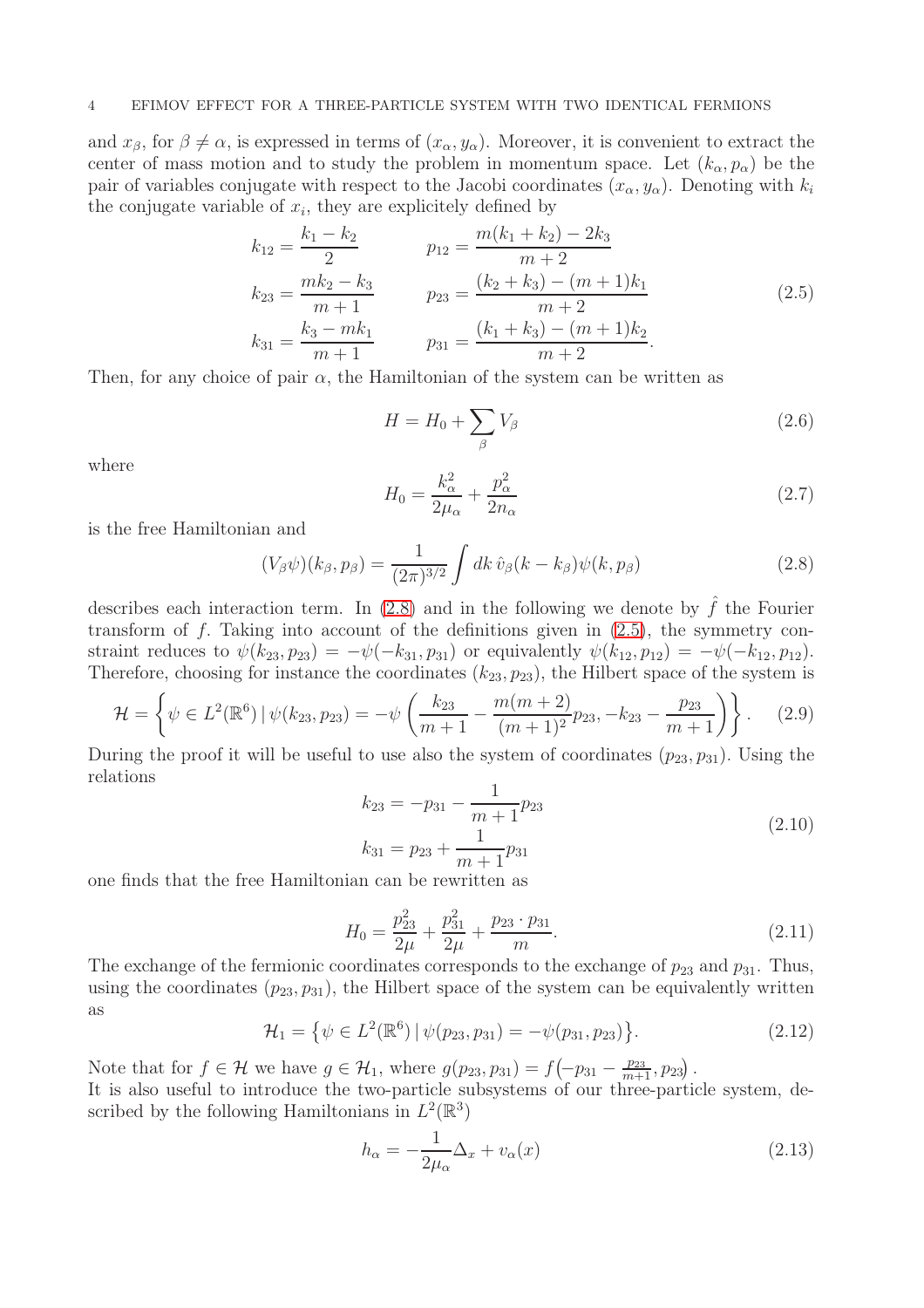In order to formulate our main result we introduce below our assumptions on the two-body potentials, on the zero energy properties of the two-particle subsystems and on the mass ratio.

Concerning the two-body potentials  $v_{\alpha}$  and the Hamiltonians  $h_{\alpha}$ , we assume that the following conditions hold for any pair  $\alpha$ 

<span id="page-4-2"></span><span id="page-4-1"></span><span id="page-4-0"></span>\n- $$
(A_1): |v_{\alpha}(x)| \leq C(1+|x|)^{-b}
$$
, with  $b > 3$
\n- $(A_2): v_{\alpha}$  is spherically symmetric, that is  $v_{\alpha}(x) = v_{\alpha}(|x|)$
\n- $(A_3): v_{\alpha} \leq 0$
\n- $(A_4): h_{\alpha} \geq 0$
\n

<span id="page-4-3"></span>A further important assumption is the presence of a zero energy resonance for the twoparticle Hamiltonian  $h_{23} = h_{31}$ . Here we recall the definition of a zero-energy resonance, while further comments and some useful results will be given in the next section. Let us consider an Hamiltonian in  $L^2(\mathbb{R}^3)$ 

<span id="page-4-4"></span>
$$
h = -\frac{1}{2\mu}\Delta_x + u(x)
$$
 (2.14)

with  $\mu > 0$  and u a generic potential satisfying assumptions  $(A_1)$  $(A_1)$  $(A_1)$ ,  $(A_2)$  and  $(A_3)$ . We denote by  $g_0$  the integral operator with kernel

$$
g_0(x, x') = \frac{\mu}{2\pi |x - x'|}.
$$
\n(2.15)

Then we have

<span id="page-4-5"></span>**Definition 1.** Zero is a (simple) resonance for  $h$  if 1 is a simple eigenvalue of the operator  $|u|^{1/2}g_0|u|^{1/2}$  and the corresponding eigenfunction  $\varphi$  satisfies  $(|u|^{1/2}, \varphi) \neq 0$ .

Let us comment on the above assumptions. We remark that if each  $v_{\alpha}$  satisfies condition  $(A<sub>1</sub>)$  $(A<sub>1</sub>)$  $(A<sub>1</sub>)$  then, via Kato-Rellich theorem, we have self-adjointness and lower boundedness of H on the same domain of  $H_0$ .

Moreover, using the HVZ theorem, we know that the essential spectrum of  $H$  is of the form  $[l, +\infty)$ , where l is the lowest point of the spectra of the operators  $h_{\alpha}$  describing the twoparticle subsystems. Thus the assumption  $(A_4)$  $(A_4)$  $(A_4)$  implies that on the right of 0 the spectrum of H contains only isolated eigenvalues with finite multiplicities.

The assumptions  $(A_2)$  $(A_2)$  $(A_2)$ ,  $(A_3)$  are introduced to simplify the analysis. Note that zero-energy resonance can not be present in a two-particle system if the interaction potential is positive or if the two particles are identical fermions and the potential is spherically symmetric (see remark [3](#page-6-0) at the end of the next section).

As we already pointed out in the introduction, a peculiar aspect of the Efimov effect in our fermionic system is that it only occurs for a certain range of values of the mass ratio  $(0, m_*)$ , which can be defined as follows. Let  $\Lambda(m)$  be the following function of the mass

<span id="page-4-6"></span>
$$
\Lambda(m) = \frac{2(m+1)^2}{\pi} \left( \frac{1}{\sqrt{m(m+2)}} - \arcsin\left(\frac{1}{m+1}\right) \right).
$$
 (2.16)

It is easy to check that  $\Lambda(m)$  is decreasing and

$$
\lim_{m \to 0} \Lambda(m) = +\infty, \qquad \lim_{m \to +\infty} \Lambda(m) = 0 \tag{2.17}
$$

Thus the following definition makes sense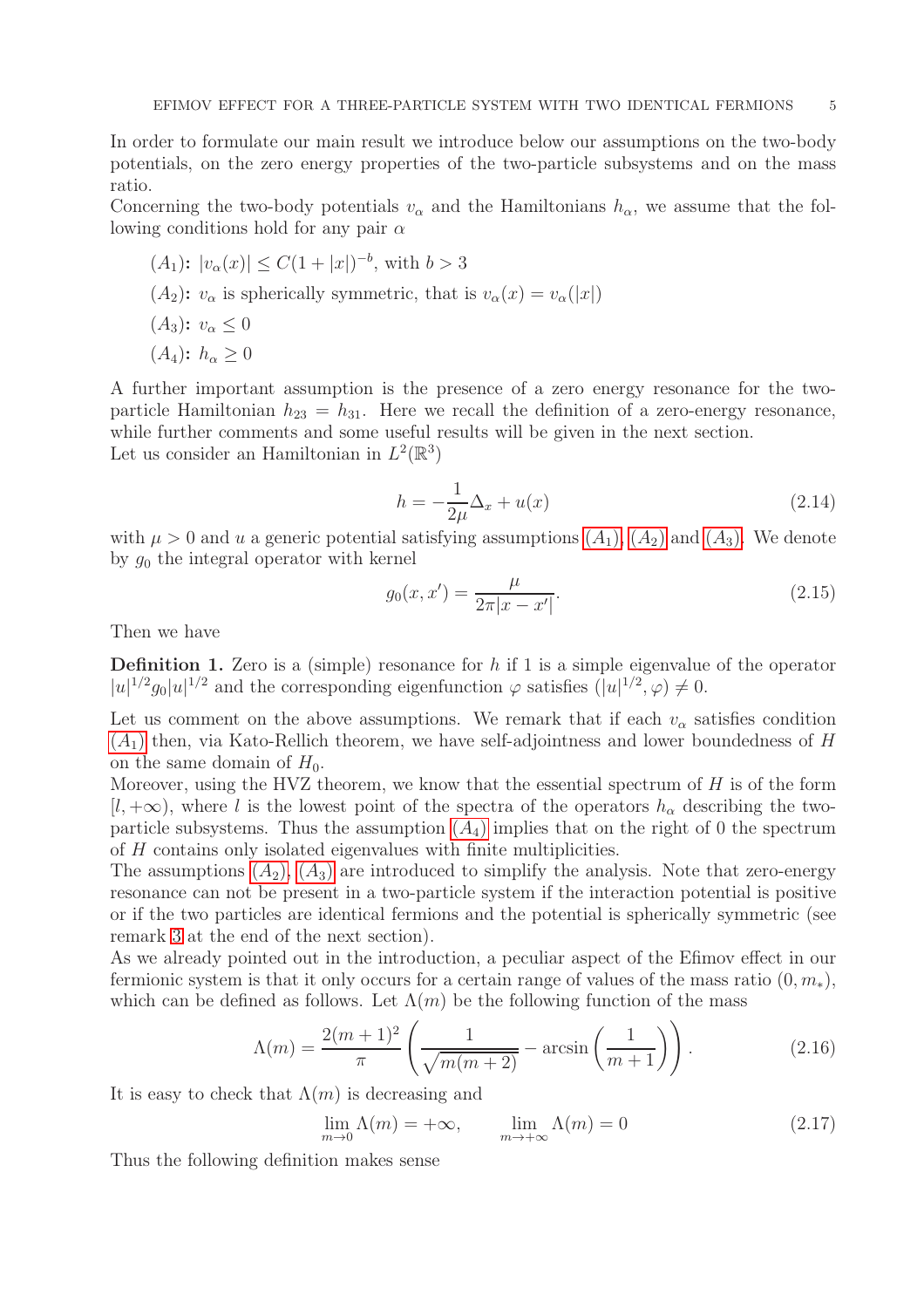<span id="page-5-6"></span>**Definition 2.** The critical mass  $m_*$  is the unique solution of the equation  $\Lambda(m) = 1$ .

Note that for  $m < m_*$   $(m > m_*)$  we have  $\Lambda(m) > 1$   $(\Lambda(m) < 1)$ . Moreover, we stress that  $m<sub>*</sub>$  is the same mass threshold obtained in the study of the corresponding system with point interactions (see, e.g., [\[11\]](#page-24-9), [\[5\]](#page-24-10), [\[15\]](#page-24-11)).

We are now ready to formulate our main result.

<span id="page-5-2"></span>**Theorem 1.** Let us assume that conditions  $(A_1)$  $(A_1)$  $(A_1)$ ,  $(A_2)$ ,  $(A_3)$ ,  $(A_4)$  hold for any pair  $\alpha$  and that the two-particle Hamiltonian  $h_{23} = h_{31}$  has a zero energy resonance. Then the following holds.

i) For  $m < m_*$  there exists a positive constant  $\mathcal{C}(m)$  such that

<span id="page-5-3"></span>
$$
\lim_{z \to 0^-} \frac{N(z)}{|\log |z||} = C(m).
$$
\n(2.18)

Moreover,  $\mathcal{C}(m)$  satisfies

<span id="page-5-7"></span>
$$
\mathcal{C}_1(m) \le \mathcal{C}(m) \le \mathcal{C}_2(m) \tag{2.19}
$$

where  $C_1(m)$  is the unique positive solution of the equation  $F_m(x) = 1$ , with

$$
F_m(x) := \frac{m+1}{\sqrt{m(m+2)}} \int_0^1 dy \, y \frac{\sinh\left(\frac{2\pi}{3}x \arcsin\left(\frac{y}{m+1}\right)\right)}{\sinh\left(\frac{\pi^2}{3}x\right) \cos\left(\arcsin\left(\frac{y}{m+1}\right)\right)},\tag{2.20}
$$

and

<span id="page-5-5"></span>
$$
C_2(m) = \frac{1}{4\pi\beta(m)} \log \left( \sqrt{\frac{2\pi}{3}} \alpha(m) \right) (l_0^2(m) + 3l_0(m) + 2)
$$
 (2.21)

with

<span id="page-5-4"></span>
$$
\alpha(m) := \frac{(m+1)^{3/2}}{2\sqrt{\pi}\sqrt{m(m+2)}} \log^{1/2}\left(1+\frac{2}{m}\right), \quad \beta(m) := \frac{\pi}{2} - \arcsin\left(\frac{1}{m+1}\right) \tag{2.22}
$$

and  $l_0(m)$  is the largest odd integer smaller than  $\pi \alpha(m)^2 - 1/2$ .

ii) For  $m > m_*$  the number of negative eigenvalues of H is finite.

## 3. Two-particle subsystems

Here we recall some properties of the two-body Hamiltonian operator  $h$  in the position space defined by [\(2.14\)](#page-4-4), under the hypothesis that the assumptions  $(A_1), (A_2), (A_3)$  $(A_1), (A_2), (A_3)$  $(A_1), (A_2), (A_3)$  and  $(A_4)$ are satisfied. In particular, we are interested in the low energy behavior connected with the presence of zero-energy resonance (see definition [1\)](#page-4-5). We first observe that if  $\varphi$  is a square integrable solution of  $|u|^{1/2}g_0|u|^{1/2}\varphi = \varphi$  then  $\psi = g_0|u|^{1/2}\varphi$  satisfies  $h\psi = 0$  in the sense of distributions. Furthermore,  $\psi$  is an eigenfunction of h with eigenvalue zero if and only if  $(|u|^{1/2}, \varphi) = 0$  (see, e.g., section 1 in [\[22\]](#page-25-2)). On the other hand, if zero is a resonance for h then there exists  $\psi$  solution of  $h\psi = 0$  in the sense of distribution with  $\psi \in L^2_{loc}(\mathbb{R}^3)$  but  $\psi \notin L^2(\mathbb{R}^3).$ 

<span id="page-5-1"></span>Remark 1. We note that if 1 is a multiple eigenvalue for  $|u|^{1/2}g_0|u|^{1/2}$  then one can always find a  $\varphi$ , linear combination of eigenfunctions, such that  $(u|^{1/2}, \varphi) = 0$ .

<span id="page-5-0"></span>Remark 2. The spherical symmetry of the potential u implies that zero-energy resonance can only occur in s-wave subspace. Indeed, if  $\varphi$  belongs to the subspace with angular momentum  $l \geq 1$  then obviously  $(|u|^{1/2}, \varphi) = 0$ .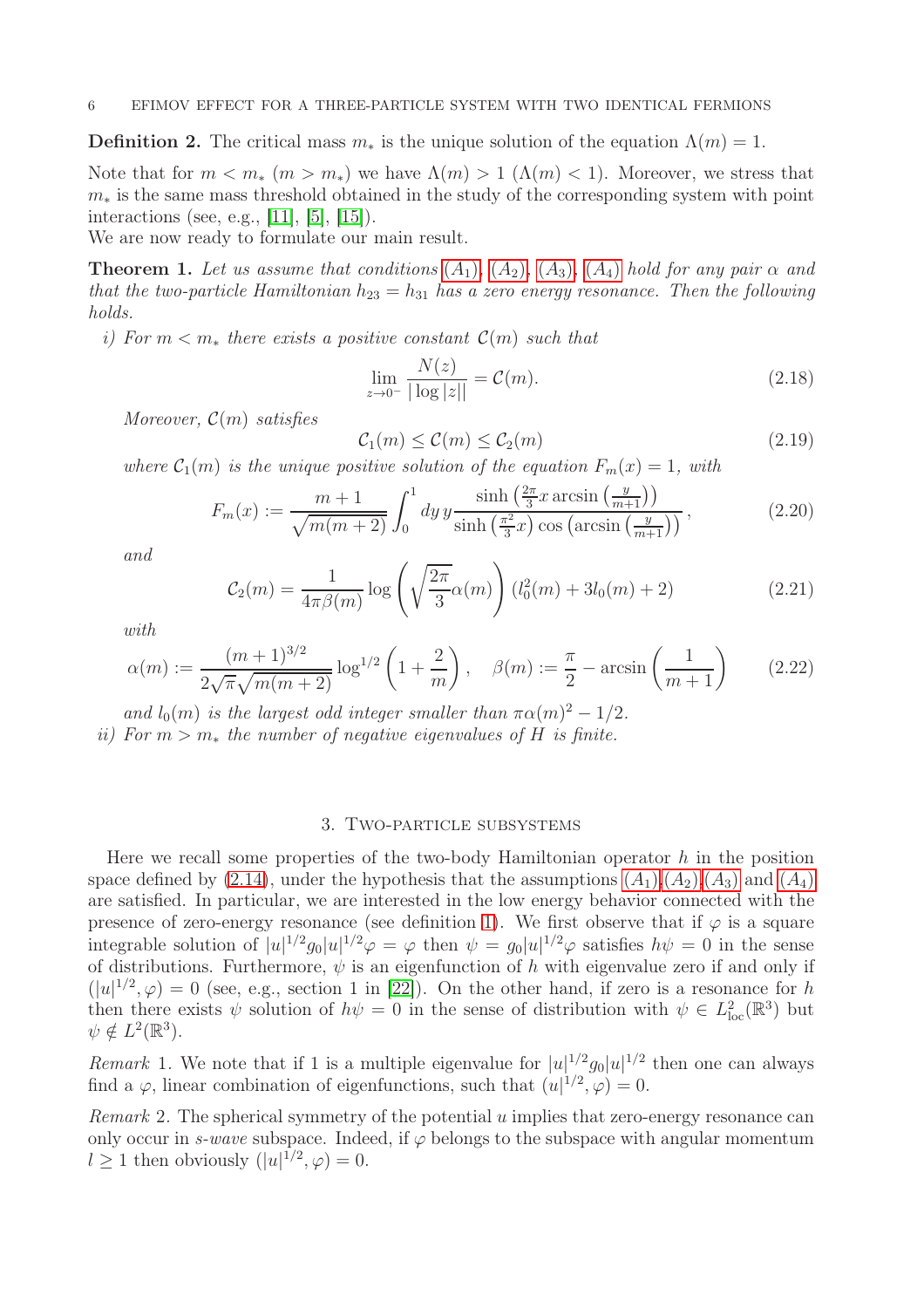Let us introduce the resolvent of h

$$
r(z) = (h - z)^{-1}
$$
\n(3.1)

which is a bounded operator in  $L^2(\mathbb{R}^3)$  for any  $z < 0$  due to condition  $(A_3)$  $(A_3)$  $(A_3)$ , the free resolvent

$$
r_0(z) = \left(-\frac{1}{2\mu}\Delta - z\right)^{-1}
$$
\n(3.2)

(note that  $r(0) = g_0$ ) and the operator

$$
w(z) = I + |u|^{1/2} r(z) |u|^{1/2}.
$$
\n(3.3)

Using the resolvent identity  $r(z) = r_0(z) - r(z) u r_0(z)$  one verifies that

$$
w(z) = (I - |u|^{1/2} r_0(z) |u|^{1/2})^{-1}
$$
\n(3.4)

The following lemma describes the behavior of the operator  $w(z)$  in the case 1 is not an eigenvalue of  $|u|^{1/2} g_0 |u|^{1/2}$ .

<span id="page-6-1"></span>**Lemma 1.** Let us suppose that 1 is not an eigenvalue of the operator  $|u|^{1/2}g_0|u|^{1/2}$ . Then  $w(z)$  is continuous in  $z \leq 0$ .

Let us assume that  $h$  has a zero-energy resonance. Then we fix the following normalization condition on the eigenvector  $\varphi$ 

<span id="page-6-3"></span>
$$
(|u|^{1/2}, \varphi) = (2\pi)^{3/2} \widehat{(\varphi|u|^{1/2})}(0) = 2^{1/4}\pi^{1/2}\mu^{-3/4}
$$
\n(3.5)

and we characterize the behavior of the operator  $w(z)$  when  $z \to 0$ .

<span id="page-6-2"></span>**Lemma 2.** Suppose that h has a zero-energy resonance. If  $z < 0$  is small enough and  $\delta < \min\{1, b-3\}$  then

$$
w(z) = \frac{(\cdot, \varphi)\varphi}{|z|^{1/2}} + |z|^{-\frac{1-\delta}{2}} w^{(\delta)}(z)
$$
\n(3.6)

where the operator  $w^{(\delta)}(z)$  is continuous in  $z \leq 0$ . Moreover

$$
(w(z))^{1/2} = \frac{(\cdot, \varphi)\varphi}{\|\varphi\||z|^{1/4}} + |z|^{-\frac{1-\delta}{4}} \tilde{w}^{(\delta)}(z)
$$
(3.7)

where the operator  $\tilde{w}^{(\delta)}(z)$  is continuous in  $z \leq 0$ .

For the proof of the previous lemmas we refer the reader to [\[20\]](#page-25-1).

<span id="page-6-0"></span>Remark 3. Let us consider the Hamiltonians of the two-body subsystems defined in [\(2.13\)](#page-3-2). We note that the operator  $h_{12}$ , due to the symmetry constraint, acts on

$$
L_{\text{asym}}^2(\mathbb{R}^3) = \{ \psi \in L^2(\mathbb{R}^3) \, | \, \psi(-x) = -\psi(x) \}. \tag{3.8}
$$

Hence, by remark [2,](#page-5-0) it cannot have zero energy resonance because its domain does not include s-wave functions. Moreover, using the assumptions  $(A_2)$  $(A_2)$  $(A_2)$  and  $(A_4)$ ,  $h_{12}$  cannot have zero as an eigenvalue (see e.g. [\[25\]](#page-25-6)). By remark [1,](#page-5-1) we conclude that 1 is not an eigenvalue for the operator  $|v_{12}|^{1/2}g_0|v_{12}|^{1/2}$ . Then we can apply lemma [1](#page-6-1) and, as we will see, this implies that the potential between the two fermions does not play any role in the proof of the Efimov effect.

On the other hand, as we have already underlined, the presence of a zero-energy resonance for  $h_{23} = h_{31}$  is a crucial ingredient of the proof.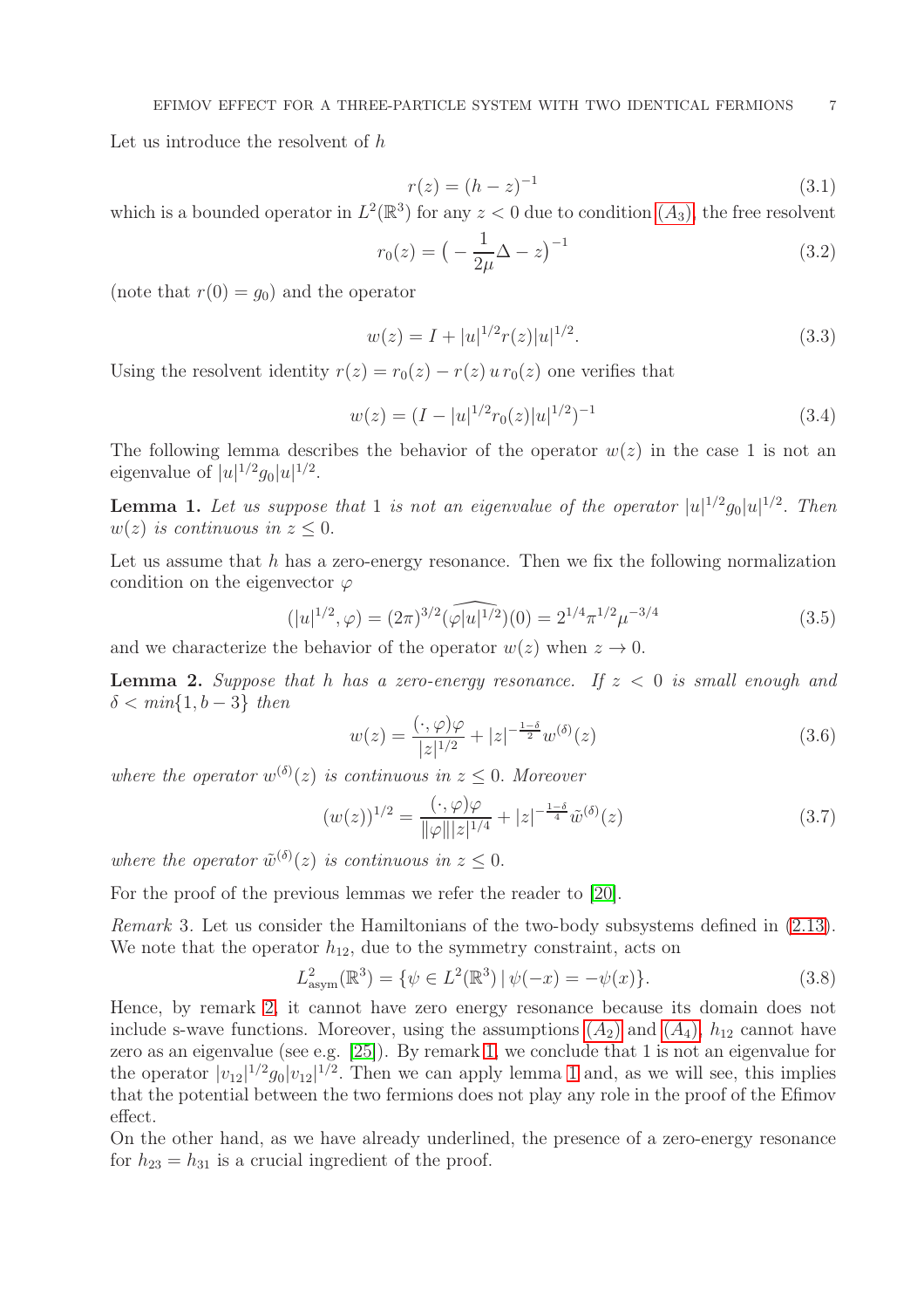#### 8 EFIMOV EFFECT FOR A THREE-PARTICLE SYSTEM WITH TWO IDENTICAL FERMIONS

#### 4. Faddeev equations

Our proof of the occurrence of the Efimov effect is based on the analysis of the Faddeev equations ([\[10\]](#page-24-12)), which are the three-body analogous of the Birman-Schwinger equation for the one body problem. For the convenience of the reader, we recall here the derivation following the clear and simple presentation contained in [\[16\]](#page-24-13).

Let us consider the eigenvalue equation for H

<span id="page-7-2"></span>
$$
(H_0 + \sum_{\alpha} V_{\alpha})\psi = z\,\psi \,, \qquad z < 0 \tag{4.1}
$$

Note that the free resolvent

$$
R_0(z) = (H_0 - z)^{-1}
$$
\n(4.2)

is bounded in H for any  $z < 0$ , so we can equivalently write

<span id="page-7-0"></span>
$$
\psi = -R_0(z) \sum_{\alpha} V_{\alpha} \psi \tag{4.3}
$$

We decompose  $\psi$  in the Faddeev components

$$
\psi = \sum_{\alpha} \eta_{\alpha} \tag{4.4}
$$

where, for each pair  $\alpha$ , from [\(4.3\)](#page-7-0) we have

<span id="page-7-1"></span>
$$
\eta_{\alpha} = -R_0(z)V_{\alpha}\psi\tag{4.5}
$$

In order to find the equations for  $\eta_{\alpha}$ , we introduce the following operators acting in the Hilbert space  $L^2(\mathbb{R}^6)$ 

$$
H_{\alpha} = H_0 + V_{\alpha} \tag{4.6}
$$

i.e., the Hamiltonian of the three-particle system with the interactions between the pairs  $\beta$ , with  $\beta \neq \alpha$ , removed, and its resolvent

$$
R_{\alpha}(z) = (H_{\alpha} - z)^{-1}
$$
\n(4.7)

which is bounded in  $L^2(\mathbb{R}^6)$  for any  $z < 0$  by our assumptions on the potentials. Then we rewrite [\(4.5\)](#page-7-1) in the form

$$
\eta_{\alpha} = -R_0(z)V_{\alpha} \sum_{\beta} \eta_{\beta} \tag{4.8}
$$

or

$$
\eta_{\alpha} + R_0(z) V_{\alpha} \eta_{\alpha} = -R_0(z) V_{\alpha} \sum_{\beta \neq \alpha} \eta_{\beta} \tag{4.9}
$$

Applying the operator  $R_{\alpha}(z)(H_0 - z)$  to both sides of the above equation, we obtain the Faddeev equations

<span id="page-7-3"></span>
$$
\eta_{\alpha} = -R_{\alpha}(z)V_{\alpha} \sum_{\beta \neq \alpha} \eta_{\beta} \tag{4.10}
$$

Thus, we conclude that if  $\psi$  is a solution of [\(4.1\)](#page-7-2), then  $\psi = \sum_{\alpha} \eta_{\alpha}$  and  $\eta_{\alpha}$  are solutions of [\(4.10\)](#page-7-3). The converse is also true, i.e., if  $\eta_{\alpha}$  are solutions of (4.10), then  $\psi = \sum_{\alpha} \eta_{\alpha}$  is a solution of [\(4.1\)](#page-7-2). As it is well known, a suitable iterated form of Faddeev equations is characterized by a compact operator and this is the main advantage of Faddeev equations with respect to equation  $(4.3)$ .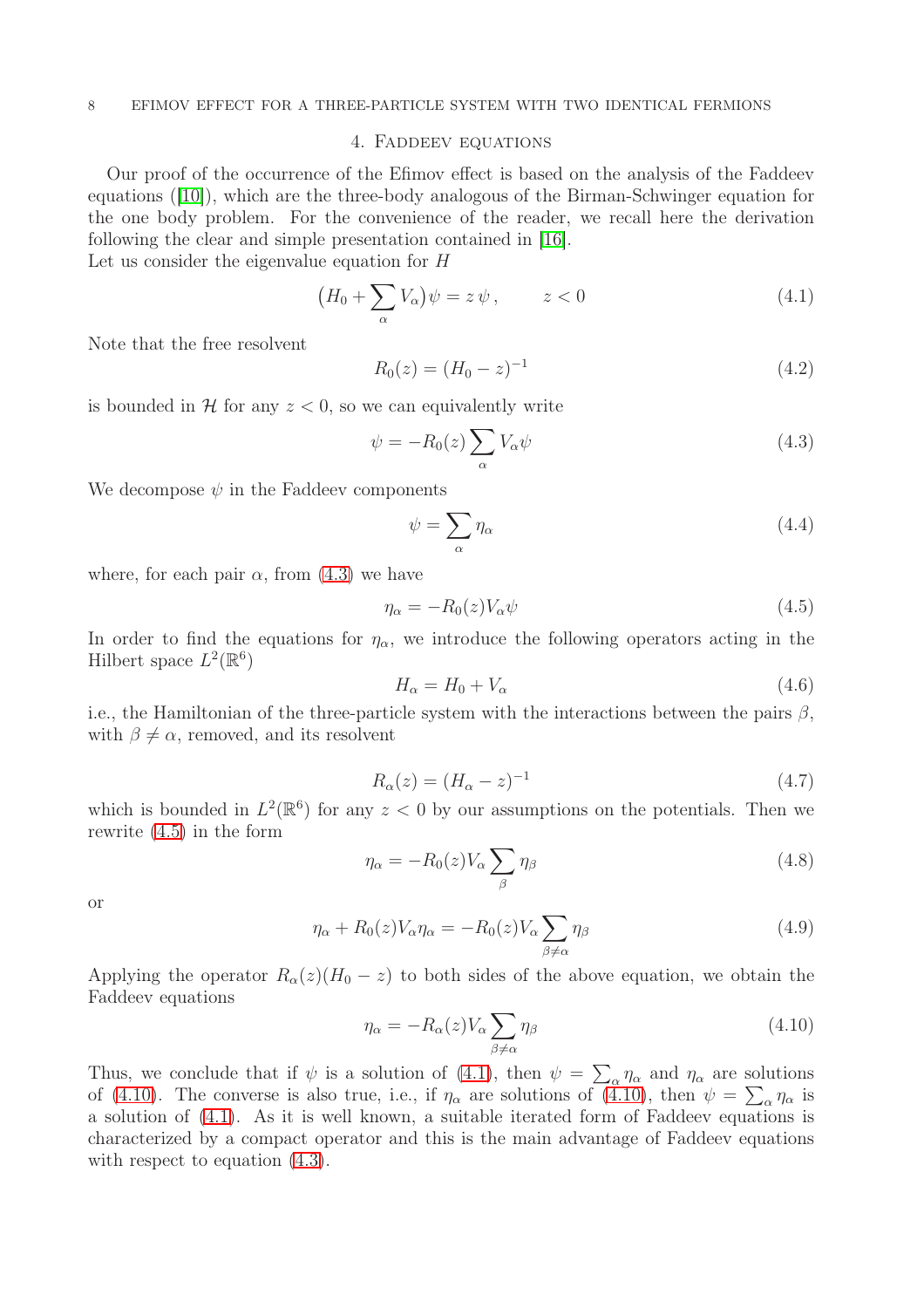In the above derivation we have not used the symmetry property of our system and therefore it is valid for a generic three-particle system. In order to take into account of the fermionic symmetry we proceed as follows.

For notational convenience we describe the symmetry by an operator T on  $L^2(\mathbb{R}^6)$ . In the coordinates  $(k_{23}, p_{23})$ , T is defined by

$$
(T\psi)(k_{23}, p_{23}) = -\psi\left(\frac{k_{23}}{m+1} - \frac{m(m+2)}{(m+1)^2}p_{23}, -k_{23} - \frac{p_{23}}{m+1}\right)
$$
(4.11)

and then we rewrite

$$
\mathcal{H} = \{ \psi \in L^{2}(\mathbb{R}^{6}) \mid T\psi = \psi \}. \tag{4.12}
$$

In the coordinates  $(p_{23}, p_{31})$  and  $(k_{12}, p_{12})$  we have

$$
(T\psi)(p_{23}, p_{31}) = -\psi(p_{31}, p_{23}), \qquad (T\psi)(k_{12}, p_{12}) = -\psi(-k_{12}, p_{12}). \qquad (4.13)
$$

A direct computation shows that T commutes with  $H_0$  and  $V_{12}$  and it satisfies  $TV_{23} = V_{31}T$ and  $TV_{31} = V_{23}T$ . Indeed, recalling the expression of  $H_0$  in the coordinates  $(p_{23}, p_{31})$  given in [\(2.11\)](#page-3-3), we immediately get  $TH_0 = H_0T$ . By [\(2.8\)](#page-3-0) and assumption  $(A_2)$  $(A_2)$  $(A_2)$ , one also obtains  $TV_{12} = V_{12}T$ . Finally, using the equations [\(2.10\)](#page-3-4) and assumption  $(A_2)$  $(A_2)$  $(A_2)$  we write

$$
(V_{23}\psi)(p_{23}, p_{31}) = \frac{1}{(2\pi)^{3/2}} \int dp \,\hat{v}(p - p_{31})\psi(p_{23}, p)
$$

$$
(V_{31}\psi)(p_{23}, p_{31}) = \frac{1}{(2\pi)^{3/2}} \int dp \,\hat{v}(p - p_{23})\psi(p, p_{31})
$$

which imply  $TV_{23} = V_{31}T$  and  $TV_{31} = V_{23}T$ .

Using the above properties, from the definition of  $\eta_{\alpha}$  given in [\(4.5\)](#page-7-1) we obtain  $T\eta_{12} = \eta_{12}$ ,  $\eta_{31} = T \eta_{23}$  and the system [\(4.10\)](#page-7-3) reduces to

<span id="page-8-0"></span>
$$
\begin{cases}\n\eta_{23} = -R_{23}(z)V_{23}(T\eta_{23} + \eta_{12}) \\
\eta_{12} = -R_{12}(z)V_{12}(I+T)\eta_{23}\n\end{cases}
$$
\n(4.14)

where  $\eta_{23} \in L^2(\mathbb{R}^6)$  and  $\eta_{12} \in \mathcal{H}$ . Consequently, in our fermionic system the solution of the eigenvalue equation [\(4.1\)](#page-7-2) reads  $\psi = \eta_{12} + (I + T) \eta_{23}$ .

In this paper we find convenient to use a symmetrized form of the Faddeev equations similar to the one used in [\[20\]](#page-25-1). In order to derive such equations, we first introduce the following bounded and positive operators on  $L^2(\mathbb{R}^6)$  for  $z < 0$ 

$$
W_{\alpha}(z) = I + |V_{\alpha}|^{1/2} R_{\alpha}(z) |V_{\alpha}|^{1/2}.
$$
\n(4.15)

Using the resolvent identity  $R_{\alpha}(z) = R_0(z) - R_0(z)V_{\alpha}R_{\alpha}(z)$ , we find

<span id="page-8-1"></span>
$$
W_{\alpha}(z) = \left(I - |V_{\alpha}|^{1/2} R_0(z) |V_{\alpha}|^{1/2}\right)^{-1}
$$
\n(4.16)

Moreover, we define the resolvent of  $h_{\alpha}$ 

$$
r_{\alpha}(z) = (h_{\alpha} - z)^{-1}
$$
 (4.17)

which is a bounded operator in  $L^2(\mathbb{R}^3)$  for any  $z < 0$ , the bounded and positive operator

$$
w_{\alpha}(z) = I + |v_{\alpha}|^{1/2} r_{\alpha}(z) |v_{\alpha}|^{1/2}
$$
\n(4.18)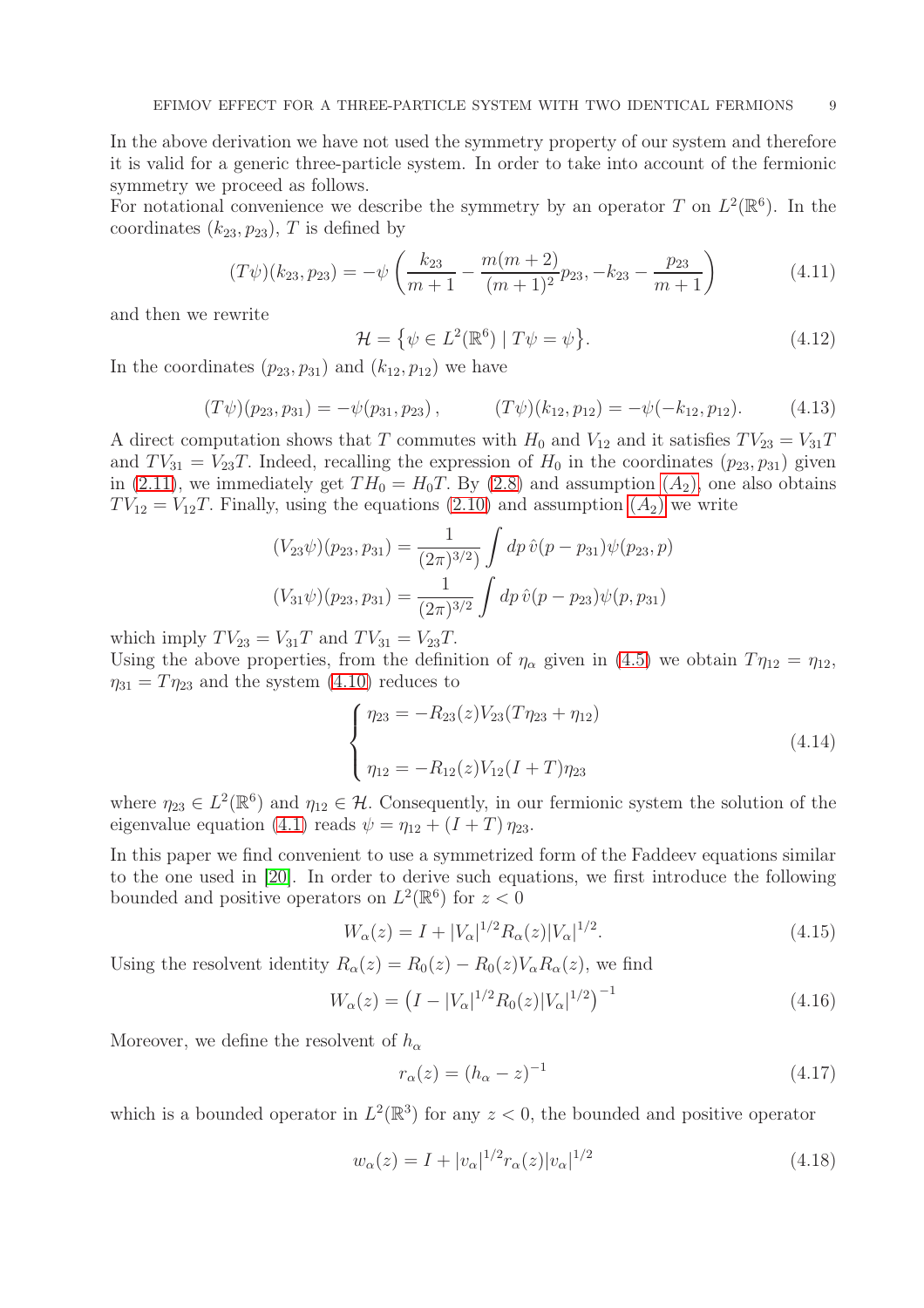## 10 EFIMOV EFFECT FOR A THREE-PARTICLE SYSTEM WITH TWO IDENTICAL FERMIONS

and the Fourier transform  $\mathcal{F}_{\alpha}$  with respect to  $x_{\alpha}$ 

$$
(\mathcal{F}_{\alpha}f)(k_{\alpha}, p_{\alpha}) = \frac{1}{(2\pi)^{3/2}} \int dx_{\alpha} e^{-ik_{\alpha} \cdot x_{\alpha}} f(x_{\alpha}, p_{\alpha}). \tag{4.19}
$$

Then one verifies that

<span id="page-9-2"></span>
$$
W_{\alpha}(z) = \mathcal{F}_{\alpha} w_{\alpha} \left( z - \frac{p_{\alpha}^2}{2n_{\alpha}} \right) \mathcal{F}_{\alpha}^*.
$$
 (4.20)

Let us reconsider the first equation in  $(4.14)$ . Using the resolvent identity and taking into account that  $V_{\alpha} = -|V_{\alpha}|$ , we have

<span id="page-9-0"></span>
$$
\eta_{23} = -\left(R_0(z) - R_0(z)V_{23}R_{23}(z)\right)V_{23}(T\eta_{23} + \eta_{12})
$$
  
=  $\left(R_0(z) + R_0(z)|V_{23}|R_{23}(z)\right)|V_{23}|(T\eta_{23} + \eta_{12})$   
=  $R_0(z)|V_{23}|^{1/2}W_{23}(z)^{1/2}W_{23}(z)^{1/2}|V_{23}|^{1/2}(T\eta_{23} + \eta_{12})$  (4.21)

Analogously, the second equation in [\(4.14\)](#page-8-0) can be rewritten as

<span id="page-9-1"></span>
$$
\eta_{12} = R_0(z)|V_{12}|^{1/2}W_{12}(z)^{1/2}W_{12}(z)^{1/2}|V_{12}|^{1/2}(I+T)\eta_{23}.\tag{4.22}
$$

Now we apply  $T$  to both sides of  $(4.21)$  and sum it with  $(4.22)$ . On the resulting equation we apply  $W_{23}^{1/2}|V_{23}|^{1/2}$ . Denoting

$$
\psi_{23} = W_{23}(z)^{1/2} |V_{23}|^{1/2} (T \eta_{23} + \eta_{12})
$$
  
\n
$$
\psi_{12} = W_{12}(z)^{1/2} |V_{12}|^{1/2} (I + T) \eta_{23}
$$
\n(4.23)

we find

$$
\psi_{23} = W_{23}(z)^{1/2} |V_{23}|^{1/2} R_0(z) \left( T |V_{23}|^{1/2} W_{23}(z)^{1/2} \psi_{23} + |V_{12}|^{1/2} W_{12}(z)^{1/2} \psi_{12} \right). \tag{4.24}
$$

On the other hand, applying  $W_{12}(z)^{1/2}|V_{12}|^{1/2}(I+T)$  to both sides of [\(4.21\)](#page-9-0) we find

$$
\psi_{12} = W_{12}(z)^{1/2} |V_{12}|^{1/2} R_0(z)(I+T)|V_{23}|^{1/2} W_{23}(z)^{1/2} \psi_{23}.
$$
\n(4.25)

Hence we have the following symmetrized form of the Faddeev equations for our model of two identical fermions and a different particle

$$
\Psi = \mathbf{A}(z)\Psi \tag{4.26}
$$

where  $\Psi = (\psi_{23}, \psi_{12})$  and  $\mathbf{A}(z)$  is a  $2 \times 2$  matrix operator acting on the space

$$
\mathcal{K} = L^2(\mathbb{R}^6) \times \mathcal{H} \tag{4.27}
$$

defined by

$$
\mathbf{A}(z) = \mathbf{W}(z)^{1/2} \mathbf{U}(z) \mathbf{W}(z)^{1/2}, \tag{4.28}
$$

with

$$
\mathbf{W}(z)^{1/2} = \text{diag}\{W_{23}(z)^{1/2}, W_{12}(z)^{1/2}\}\tag{4.29}
$$

and

$$
U(z) = \begin{pmatrix} |V_{23}|^{1/2} R_0(z) T |V_{23}|^{1/2} & |V_{23}|^{1/2} R_0(z) |V_{12}|^{1/2} \\ |V_{12}|^{1/2} R_0(z) (I+T) |V_{23}|^{1/2} & 0 \end{pmatrix}.
$$
 (4.30)

The advantage of such symmetrized form of the equations is the fact that  $A(z)$  is compact for  $z < 0$ .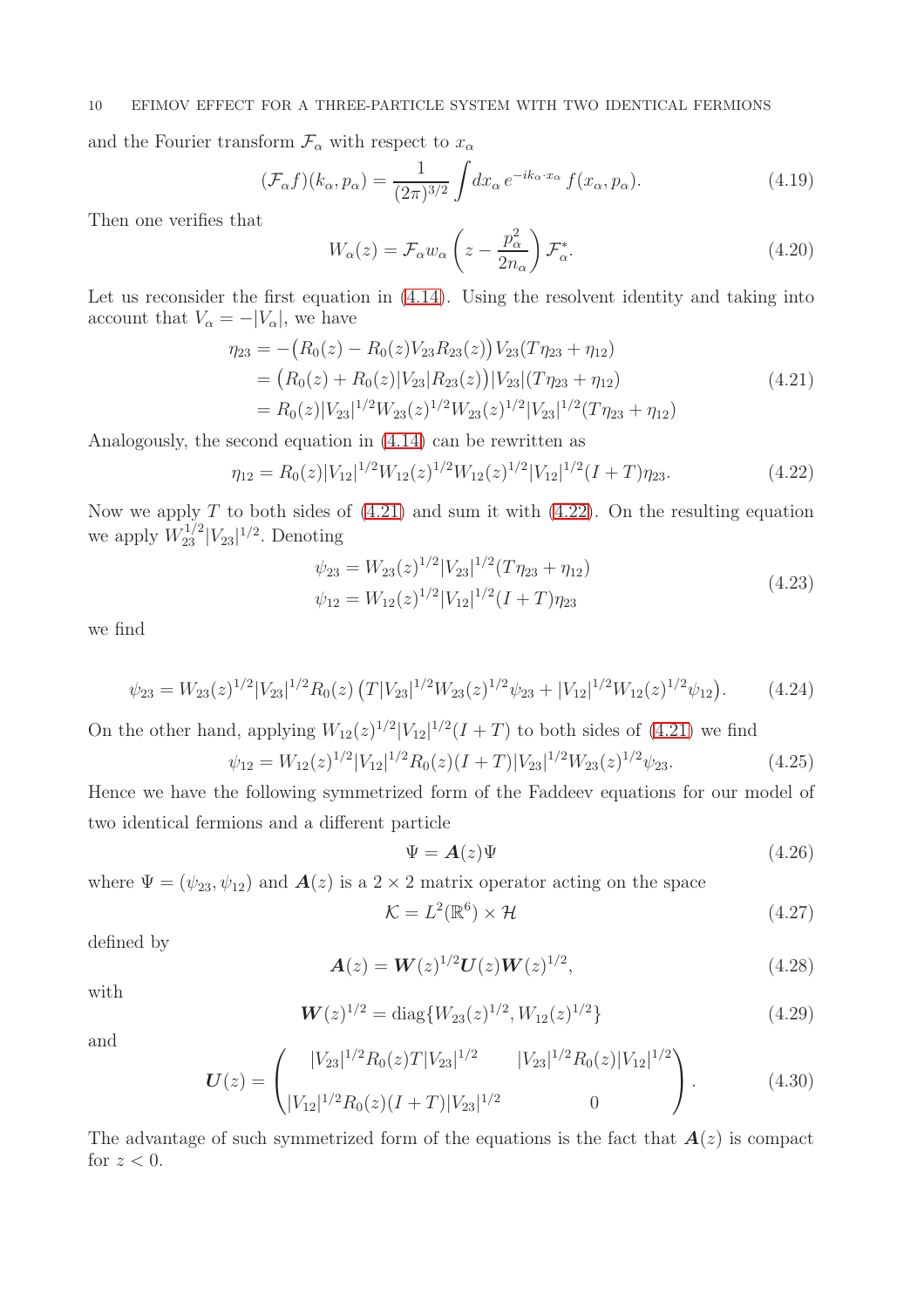<span id="page-10-0"></span>**Theorem 2.** For  $z < 0$  the operator  $A(z)$  is compact and it is continuous in z.

The proof of theorem [2](#page-10-0) goes exactly as that of theorem 4.1 in [\[20\]](#page-25-1) and it is omitted. It turns out that the number of eigenvalues of  $H$  smaller than  $z < 0$  equals the number of eigenvalues of  $A(z)$  larger than 1. In order to prove this fact it is useful to introduce the following definition.

**Definition 3.** Let B be a selfadjoint operator on the Hilbert space h and let  $\lambda \in \mathbb{R}$ . We set

$$
n(\lambda, B) = \sup_{\mathfrak{h}_B(\lambda)} \dim \mathfrak{h}_B(\lambda)
$$
\n(4.31)

where  $h_B(\lambda)$  denotes any subspace of  $\mathcal{D}(B)$  such that if f belongs to  $h_B(\lambda)$  then  $(Bf, f)$  $\lambda ||f||^2$ .

We stress that if the spectrum of the operator  $B$  on the right of  $\lambda$  is purely discrete then  $n(\lambda, B)$  coincides with the number of eigenvalues (with multiplicities) on the right of  $\lambda$ . Thus in particular

$$
N(z) = n(-z, -H). \t\t(4.32)
$$

Due to the compactness of  $A(z)$  stated in theorem [2,](#page-10-0) we also have that  $n(1, A(z))$  equals the number of eigenvalues of  $A(z)$  larger than 1.

In the next theorem we prove a "Birman-Schwinger Principle" for our three-particle system, which is crucial for our analysis.

<span id="page-10-3"></span>**Theorem 3.** For  $z < 0$  we have

$$
N(z) = n(1, \mathbf{A}(z)).
$$
\n(4.33)

Proof. We adapt the proof of Theorem 3.1 in [\[20\]](#page-25-1) to our case. First we show that

<span id="page-10-1"></span>
$$
N(z) = n(1, R_0(z)^{1/2} |V| R_0(z)^{1/2})
$$
\n(4.34)

where  $|V| = |V_{23}| + T|V_{23}| + |V_{12}|$ . Indeed, let  $x \in \mathfrak{h}_{-H}(-z)$  then

$$
((H_0 - z)x, x) < (|V|x, x). \tag{4.35}
$$

Setting  $y = (H_0 - z)^{1/2}x$  and using selfadjointness of  $(H_0 - z)^{1/2}$  and  $R_0(z)^{1/2}$  we have

$$
(R_0(z)^{1/2}|V|R_0(z)^{1/2}y,y) > (y,y)
$$
\n(4.36)

that is  $y \in \mathfrak{h}_{R_0(z)^{1/2}|V|R_0(z)^{1/2}}(1)$ . This implies  $n(1, R_0(z)^{1/2}|V|R_0(z)^{1/2}) \geq N(z)$ . Reversing the argument we get the opposite inequality.

Next we introduce the matrix operator  $L(z)$  on  $\mathcal{H}^2$  defined by

$$
L(z) = \frac{1}{2} \begin{pmatrix} R_0(z)^{1/2} |V| R_0(z)^{1/2} & R_0(z)^{1/2} |V| R_0(z)^{1/2} \\ R_0(z)^{1/2} |V| R_0(z)^{1/2} & R_0(z)^{1/2} |V| R_0(z)^{1/2} \end{pmatrix}
$$
(4.37)

and we note that

<span id="page-10-2"></span>
$$
n\left(1, R_0(z)^{1/2} |V|R_0(z)^{1/2}\right) = n(1, L(z)).\tag{4.38}
$$

The operator  $L(z)$  can be written as

$$
L(z) = S(z)S^*(z) \tag{4.39}
$$

where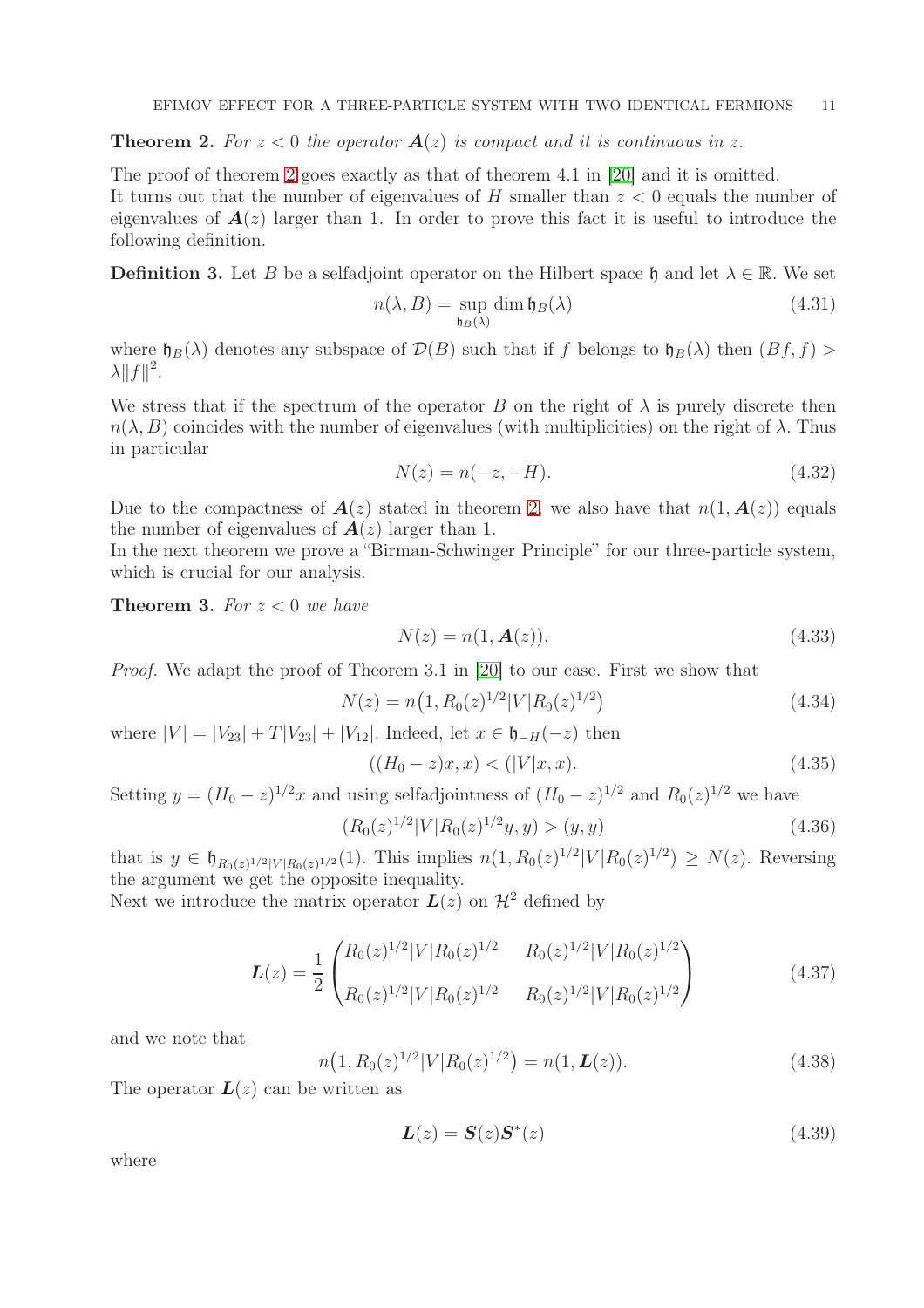$$
\mathbf{S}(z) = \begin{pmatrix} \frac{1}{2} R_0(z)^{1/2} (I+T) |V_{23}|^{1/2} & \frac{1}{\sqrt{2}} R_0(z)^{1/2} |V_{12}|^{1/2} \\ \frac{1}{2} R_0(z)^{1/2} (I+T) |V_{23}|^{1/2} & \frac{1}{\sqrt{2}} R_0(z)^{1/2} |V_{12}|^{1/2} \end{pmatrix}
$$
(4.40)

is an operator acting from K to  $\mathcal{H}^2$  and its adjoint  $S^*(z)$ , acting from  $\mathcal{H}^2$  to K, is given by

$$
\mathbf{S}^*(z) = \begin{pmatrix} |V_{23}|^{1/2} R_0(z)^{1/2} & |V_{23}|^{1/2} R_0(z)^{1/2} \\ \frac{1}{\sqrt{2}} |V_{12}|^{1/2} R_0(z)^{1/2} & \frac{1}{\sqrt{2}} |V_{12}|^{1/2} R_0(z)^{1/2} \end{pmatrix}
$$
(4.41)

where we have used  $T = I$  on the space  $\mathcal{H}$ . Since  $n(\lambda, BB^*) = n(\lambda, B^*B)$  for any bounded operator  $B$  (see e.g., lemma 4.2 in [\[20\]](#page-25-1)), we have

<span id="page-11-1"></span>
$$
n(1, L(z)) = n(1, S^*(z)S(z))
$$
\n(4.42)

where  $S^*(z)S(z)$  is an operator on K explicitly given by

$$
\mathbf{S}^*(z)\mathbf{S}(z) = \begin{pmatrix} |V_{23}|^{1/2} R_0(z)(I+T)|V_{23}|^{1/2} & \sqrt{2}|V_{23}|^{1/2} R_0(z)|V_{12}|^{1/2} \\ \frac{\sqrt{2}}{2}|V_{12}|^{1/2} R_0(z)(I+T)|V_{23}|^{1/2} & |V_{12}|^{1/2} R_0(z)|V_{12}|^{1/2} \end{pmatrix}.
$$
 (4.43)

Let us decompose the above operator as follows

$$
S^*(z)S(z) = D_1(z) + D_2(z)
$$
\n(4.44)

where

$$
\boldsymbol{D}_{1}(z) = \begin{pmatrix} |V_{23}|^{1/2} R_{0}(z) |V_{23}|^{1/2} & 0\\ 0 & |V_{12}|^{1/2} R_{0}(z) |V_{12}|^{1/2} \end{pmatrix}
$$
(4.45)

and

$$
\boldsymbol{D}_{2}(z) = \begin{pmatrix} |V_{23}|^{1/2} R_{0}(z) T |V_{23}|^{1/2} & \sqrt{2} |V_{23}|^{1/2} R_{0}(z) |V_{12}|^{1/2} \\ \frac{\sqrt{2}}{2} |V_{12}|^{1/2} R_{0}(z) (I+T) |V_{23}|^{1/2} & 0 \end{pmatrix}.
$$
 (4.46)

Moreover, let us define

<span id="page-11-0"></span>
$$
\tilde{A}(z) = (I - D_1(z))^{-1/2} D_2(z) (I - D_1(z))^{-1/2}
$$
\n(4.47)

and note that, from the definition [\(4.16\)](#page-8-1), it follows  $(I - D_1(z))^{-1/2} = W(z)^{1/2}$ . Let us prove that

<span id="page-11-2"></span>
$$
n(1, \mathbf{S}^*(z)\mathbf{S}(z)) := n(1, \mathbf{D}_1(z) + \mathbf{D}_2(z)) = n(1, \tilde{\mathbf{A}}(z)).
$$
\n(4.48)

Assume  $x \in \mathfrak{h}_{\tilde{L}(z)}(1)$ , i.e.,

$$
((\mathbf{D}_1(z) + \mathbf{D}_2(z))x, x) > (x, x)
$$
\n(4.49)

then

$$
(\mathbf{D}_2(z)x, x) > ((I - \mathbf{D}_1(z))x, x). \tag{4.50}
$$

Defining  $y = (I - D_1(z))^{1/2}x$  and using [\(4.47\)](#page-11-0) we get

$$
(\tilde{A}(z)y, y) > (y, y)
$$
\n
$$
(4.51)
$$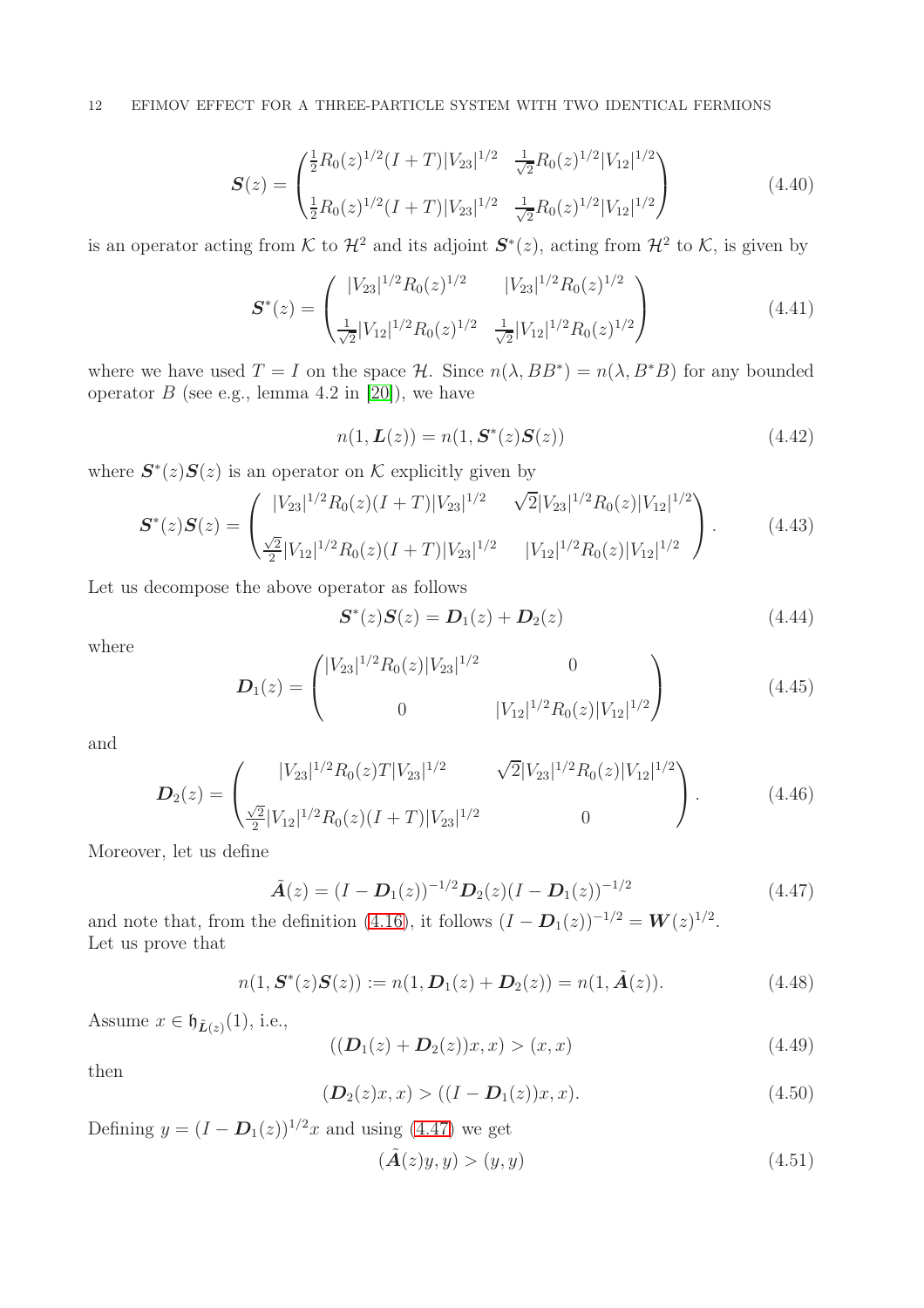which means  $y \in \mathfrak{h}_{\tilde{A}(z)}(1)$ . This proves  $n(1, \mathcal{S}^*(z)S(z)) \leq n(1, \tilde{A}(z))$ . To get the opposite inequality it is sufficient to reverse the argument.

We also note that for  $z < 0$  the operator  $A(z)$  is compact and it is continuous in z. Finally, by a direct computation one verifies that

$$
\tilde{\boldsymbol{A}}(z) = \begin{pmatrix} 1 & 0 \\ 0 & \frac{\sqrt{2}}{2} \end{pmatrix} \boldsymbol{A}(z) \begin{pmatrix} 1 & 0 \\ 0 & \sqrt{2} \end{pmatrix} . \tag{4.52}
$$

This implies that  $\tilde{A}(z)$  and  $A(z)$  have the same eigenvalues and if  $\tilde{\Psi} = (\psi_{23}, \psi_{12})$  is an eigenfunction of  $\tilde{A}(z)$  then  $\Psi = (\psi_{23}, \sqrt{2}\psi_{12})$  is an eigenfunction of  $A(z)$  with the same eigenvalue. Thus, in particular

<span id="page-12-0"></span>
$$
n(1, \tilde{A}(z)) = n(1, A(z))
$$
\n(4.53)

Taking into account of [\(4.34\)](#page-10-1), [\(4.38\)](#page-10-2), [\(4.42\)](#page-11-1), [\(4.48\)](#page-11-2), [\(4.53\)](#page-12-0), we conclude the proof.

 $\Box$ 

We conclude this section describing the behavior of the operators  $W_{\alpha}(z)$  when  $z < 0$  is small. Let us introduce the multiplication operator in  $L^2(\mathbb{R}^6)$ 

<span id="page-12-1"></span>
$$
(\Gamma_{\alpha}(z)f)(k_{\alpha}, p_{\alpha}) = \gamma \left(\frac{p_{\alpha}^2}{2n_{\alpha}} - z\right) f(k_{\alpha}, p_{\alpha})
$$
\n(4.54)

where  $\gamma \in C^{\infty}(\mathbb{R}_{+})$  is such that  $\gamma(t) > 0$  for all t,  $\gamma(t) = t$  if  $t \leq 1$  and  $\gamma(t) = 1$  if  $t \geq 2$ . Moreover, for the resonant pair 23, we define the operator in  $L^2(\mathbb{R}^6)$ 

<span id="page-12-2"></span>
$$
(\Pi_{23} f)(k_{23}, p_{23}) = \frac{1}{\|\varphi\|} \hat{\varphi}(k_{23}) \int dk f(k, p_{23}) \overline{\hat{\varphi}(k)}
$$
(4.55)

where  $\varphi$  is the eigenfunction of  $|v|^{1/2}g_0|v|^{1/2}$  with eigenvalue 1 (see definition [1\)](#page-4-5). Using the relation [\(4.20\)](#page-9-2) and Lemma [2,](#page-6-2) we find

<span id="page-12-3"></span>
$$
W_{23}(z)^{1/2} = \Gamma_{23}(z)^{-1/4} \Pi_{23} + \Gamma_{23}(z)^{-\frac{1-\delta}{4}} \tilde{W}_{23}^{(\delta)}(z)
$$
(4.56)

where  $\delta < \min\{1, b - 3\}$  and  $\tilde{W}_{23}^{(\delta)}(z)$  is continuous in  $z \leq 0$ . On the other hand, Lemma [1](#page-6-1) implies that  $W_{12}(z)^{1/2}$  is continuous in  $z \leq 0$ .

# 5. LEADING TERM OF  $\mathbf{A}(z)$  FOR  $z \to 0^-$

The proof of our main result expressed in theorem [1](#page-5-2) requires, via theorem [3,](#page-10-3) an asymptotic analysis of  $n(1, A(z))$  for  $z \to 0^-$ . From theorem [2,](#page-10-0) we know that for  $z < 0$  the operator  $A(z)$  is compact but there is a lack of compactness for  $z = 0$  and this is the reason why we find that  $N(z)$  diverges for  $z \to 0^-$ . In this section we shall prove various intermediate results where, at each step, we single out the leading term of  $\mathbf{A}(z)$  for  $z \to 0^-$ , neglecting operators which are compact for  $z \leq 0$ . At the end, we shall obtain the following integral operator acting in  $L^2((0, R) \times \mathbb{S}^2, dr \otimes d\Omega)$ 

<span id="page-12-4"></span>
$$
(S_R f)(r,\omega) = \int_0^R d\rho \int_{\mathbb{S}^2} d\Omega(\zeta) S(r-\rho,\omega\cdot\zeta) f(\rho,\zeta)
$$
(5.1)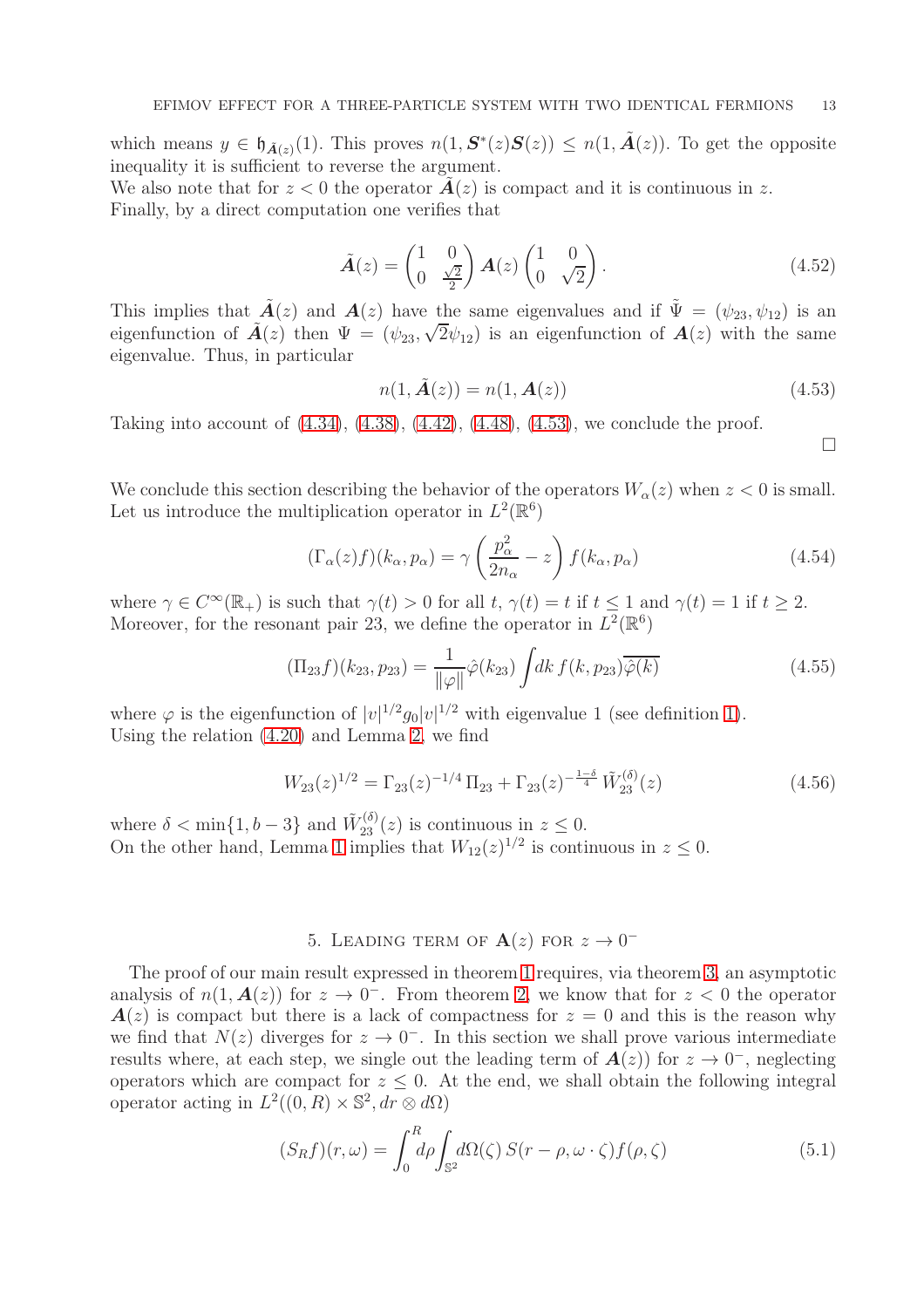where

<span id="page-13-0"></span>
$$
S(x, y) = -b(m) \frac{1}{\cosh x + \frac{y}{m+1}}, \qquad x \in \mathbb{R}, \quad y \in [-1, 1]
$$
 (5.2)

$$
R = R(z) = \frac{1}{2} |\log |z||,
$$
\n(5.3)

$$
b(m) = \frac{1}{4\pi^2} \frac{m+1}{\sqrt{m(m+2)}}.
$$
\n(5.4)

In section 6 we shall prove that the asymptotic behavior of  $n(1, \mathbf{A}(z))$  for  $z \to 0^-$  coincides with that of  $n(1, S_R)$  for  $R \to +\infty$ .

As a first step, we show that the terms in  $A(z)$  depending on the interaction between the two fermions give a compact contribution and can be neglected.

<span id="page-13-1"></span>**Lemma 3.** For  $z \leq 0$  the operator  $A(z) - A_0(z)$  is compact and it is continuous in z, where

$$
\boldsymbol{A}_0(z) = \begin{pmatrix} A_0(z) & 0\\ 0 & 0 \end{pmatrix} \tag{5.5}
$$

and

$$
A_0(z) = \Pi_{23} \Gamma_{23}^{-1/4}(z) |V_{23}|^{1/2} R_0(z) T |V_{23}|^{1/2} \Gamma_{23}^{-1/4}(z) \Pi_{23}.
$$
 (5.6)

Proof. Let us introduce the operators

$$
\Gamma(z) = \text{diag}\{\Gamma_{23}(z), \Gamma_{12}(z)\},\tag{5.7}
$$

$$
\tilde{\bm{W}}^{(\delta)}(z) = \text{diag}\{\tilde{W}_{23}^{(\delta)}(z), \tilde{W}_{12}^{(\delta)}(z)\},\tag{5.8}
$$

$$
\Pi = \begin{pmatrix} \Pi_{23} & 0 \\ 0 & 0 \end{pmatrix} \tag{5.9}
$$

where  $\delta < \min\{1, b-3\}, \ \tilde{W}_{12}^{(\delta)}(z) = \Gamma_{12}(z)^{\frac{1-\delta}{4}} W_{12}(z)$  is continuous in  $z \leq 0$  and the other terms have been defined in  $(4.54)$ ,  $(4.55)$ ,  $(4.56)$ .

Using the above notation we write

$$
\mathbf{A}(z) = \mathbf{A}_0(z) + \mathbf{R}(z) \tag{5.10}
$$

 $\Box$ 

where

$$
\mathbf{R}(z) = \Pi \mathbf{U}^{(1/4,(1-\delta)/4)}(z)\tilde{\mathbf{W}}^{(\delta)}(z) + \tilde{\mathbf{W}}^{(\delta)}(z)\mathbf{U}^{((1-\delta)/4,(1-\delta)/4)}(z)\tilde{\mathbf{W}}^{(\delta)}(z) \n+ \tilde{\mathbf{W}}^{(\delta)}(z)\mathbf{U}^{((1-\delta)/4,1/4)}(z)\Pi
$$
\n(5.11)

and

$$
\mathbf{U}^{(\mu,\nu)}(z) = \Gamma(z)^{-\mu} \mathbf{U}(z) \Gamma(z)^{-\nu}, \qquad 0 \le \mu, \nu \le \frac{1}{4}, \quad \mu + \nu < \frac{1}{2} \,. \tag{5.12}
$$

By lemma 4.4 in [\[20\]](#page-25-1), for  $z \le 0$  the operator  $\mathbf{U}^{(\mu,\nu)}(z)$  is compact and it is continuous in z. Since  $\tilde{W}^{(\delta)}_{\alpha}(z), z \leq 0$ , and  $\Pi_{23}$  are bounded, we conclude that for  $z \leq 0$  the operator  $\mathbf{R}(z)$  is compact and it is continuous in z.

In the next step we reduce the problem to the analysis of an operator in  $L^2(\mathbb{R}^3)$ . Such an operator is better analysed using the coordinates  $(p_{23}, p_{31})$ .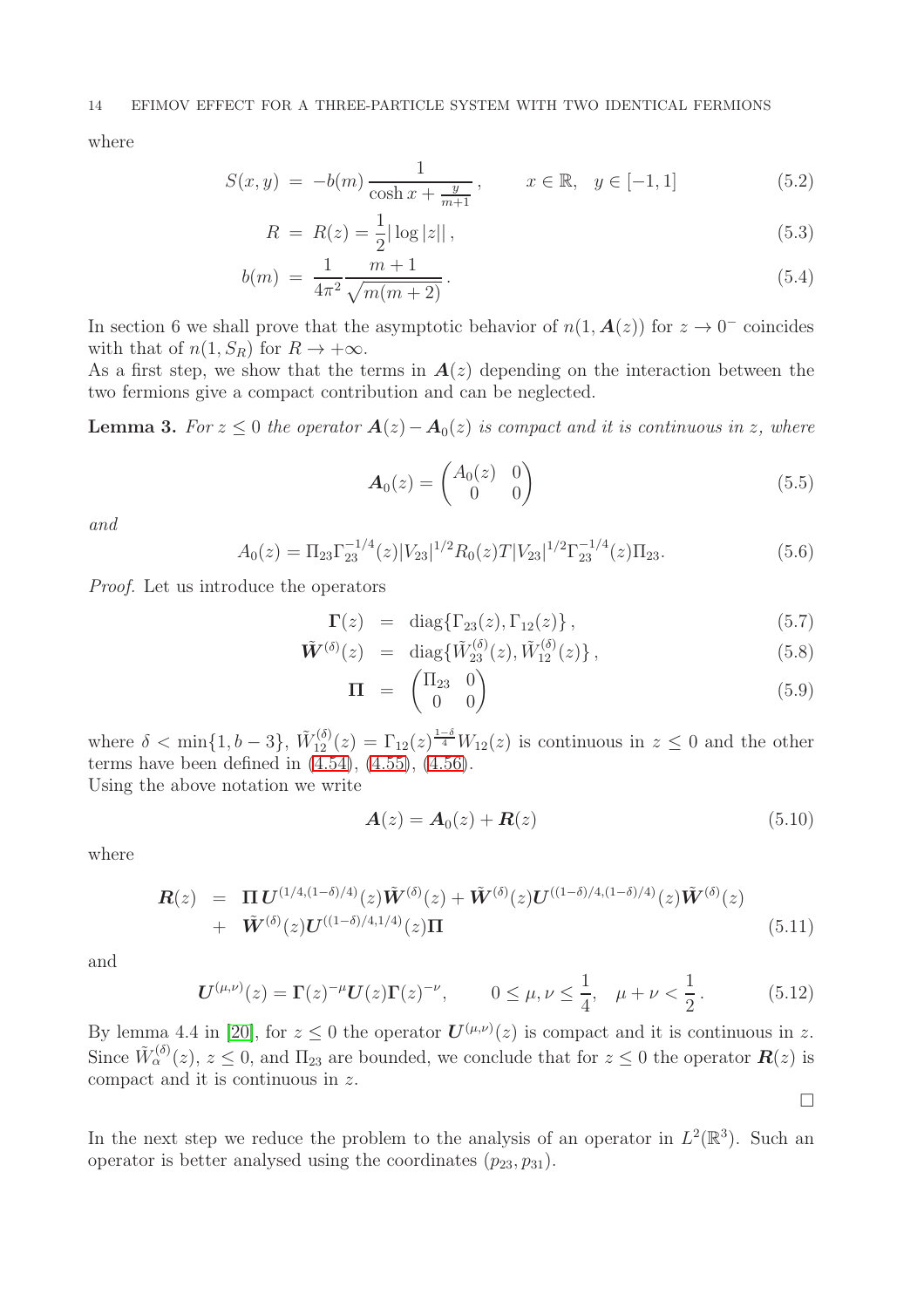<span id="page-14-2"></span>**Lemma 4.** For  $\lambda > 0$  and  $z < 0$  we have

<span id="page-14-0"></span>
$$
n(\lambda, \mathbf{A}_0(z)) = n(\lambda, \mathcal{B}(z))
$$
\n(5.13)

where  $\mathcal{B}(z)$  is the integral operator in  $L^2(\mathbb{R}^3)$  with kernel

$$
\mathcal{B}(p,q;z) = -\frac{\widehat{|v|^{1/2}\varphi(p + \frac{q}{m+1})} \widehat{|v|^{1/2}\varphi(q + \frac{p}{m+1})}}{\gamma \left(\frac{p^2}{2n} - z\right)^{1/4} (H_0 - z) \gamma \left(\frac{q^2}{2n} - z\right)^{1/4}}.
$$
\n(5.14)

*Proof.* We first observe that  $n(\lambda, A_0) = n(\lambda, A_0)$ . Moreover,  $A_0$  is compact for  $z < 0$  and then  $n(\lambda, A_0(z))$  is the number of its eigenvalues larger than  $\lambda$ . For an eigenvalue  $\tilde{\lambda} > \lambda > 0$ , the eigenvalue equation for  $A_0(z)$  is explicitly given by

$$
\tilde{\lambda}\psi(p_1, p_2) = -\frac{1}{(2\pi)^3} \int dp'_2 \frac{\widehat{|v|^{1/2}}(p_2 - p'_2)}{\gamma \left(\frac{p_1^2}{2n} - z\right)^{1/4} \left(H_0(p_1, p'_2) - z\right) \gamma \left(\frac{p_2'^2}{2n} - z\right)^{1/4}} \times \int dp'_1 \widehat{|v|^{1/2}}(p_1 - p'_1)\hat{\varphi}\left(p'_1 + \frac{p'_2}{m+1}\right) \int dq \,\hat{\varphi}\left(q + \frac{p'_2}{m+1}\right)\psi(p'_2, q). \tag{5.15}
$$

Since

$$
\int dq \widehat{|v|^{1/2}}(p_1 - q)\hat{\varphi}\left(q + \frac{p_2}{m+1}\right) = \int dq' \widehat{|v|^{1/2}}\left(q' - p_1 - \frac{p_2}{m+1}\right)\hat{\varphi}(q')
$$
\n
$$
= (2\pi)^{3/2} \widehat{|v|^{1/2}\varphi}\left(p_1 + \frac{p_2}{m+1}\right)
$$
\n(5.16)

we rewrite equation [\(5.15\)](#page-14-0) as follows

$$
\tilde{\lambda}\psi(p_1, p_2) = -\frac{1}{(2\pi)^{3/2}} \int dp'_2 \frac{\widehat{|v|^{1/2}(p_2 - p'_2) |v|^{1/2}\varphi(p_1 + \frac{p'_2}{m+1})}}{\gamma \left(\frac{p_1^2}{2n} - z\right)^{1/4} (H_0(p_1, p'_2) - z)\gamma \left(\frac{p_1^2}{2n} - z\right)^{1/4}} \times \int dq \,\hat{\varphi}\left(q + \frac{p'_2}{m+1}\right)\psi(p'_2, q). \tag{5.17}
$$

Let us define

<span id="page-14-1"></span>
$$
\xi(p) = \int dq \overline{\hat{\varphi} \left( q + \frac{p}{m+1} \right)} \psi(p, q). \tag{5.18}
$$

Then  $\xi \in L^2(\mathbb{R}^3)$  and, by [\(5.17\)](#page-14-1), it satisfies the equation

$$
\tilde{\lambda}\xi(p_1) = -\frac{1}{(2\pi)^{3/2}} \int dp_2 \overline{\hat{\varphi} \left(p_2 + \frac{p_1}{m+1}\right)} \times \int dp_2' \frac{\widehat{|v|^{1/2}(p_2 - p_2')|\widehat{v}|^{1/2}\varphi \left(p_1 + \frac{p_2'}{m+1}\right)}}{\gamma \left(\frac{p_1^2}{2n} - z\right)^{1/4} \left(H_0(p_1, p_2') - z\right) \gamma \left(\frac{p_2^2}{2n} - z\right)^{1/4}} \xi(p_2')
$$
\n
$$
= -\int dq \frac{\widehat{|v|^{1/2}\varphi \left(p_1 + \frac{q}{m+1}\right)} \widehat{|v|^{1/2}\varphi \left(q + \frac{p_1}{m+1}\right)}}{\gamma \left(\frac{p_1^2}{2n} - z\right)^{1/4} \left(H_0(p_1, q) - z\right) \gamma \left(\frac{q^2}{2n} - z\right)^{1/4}} \xi(q)
$$
\n(5.19)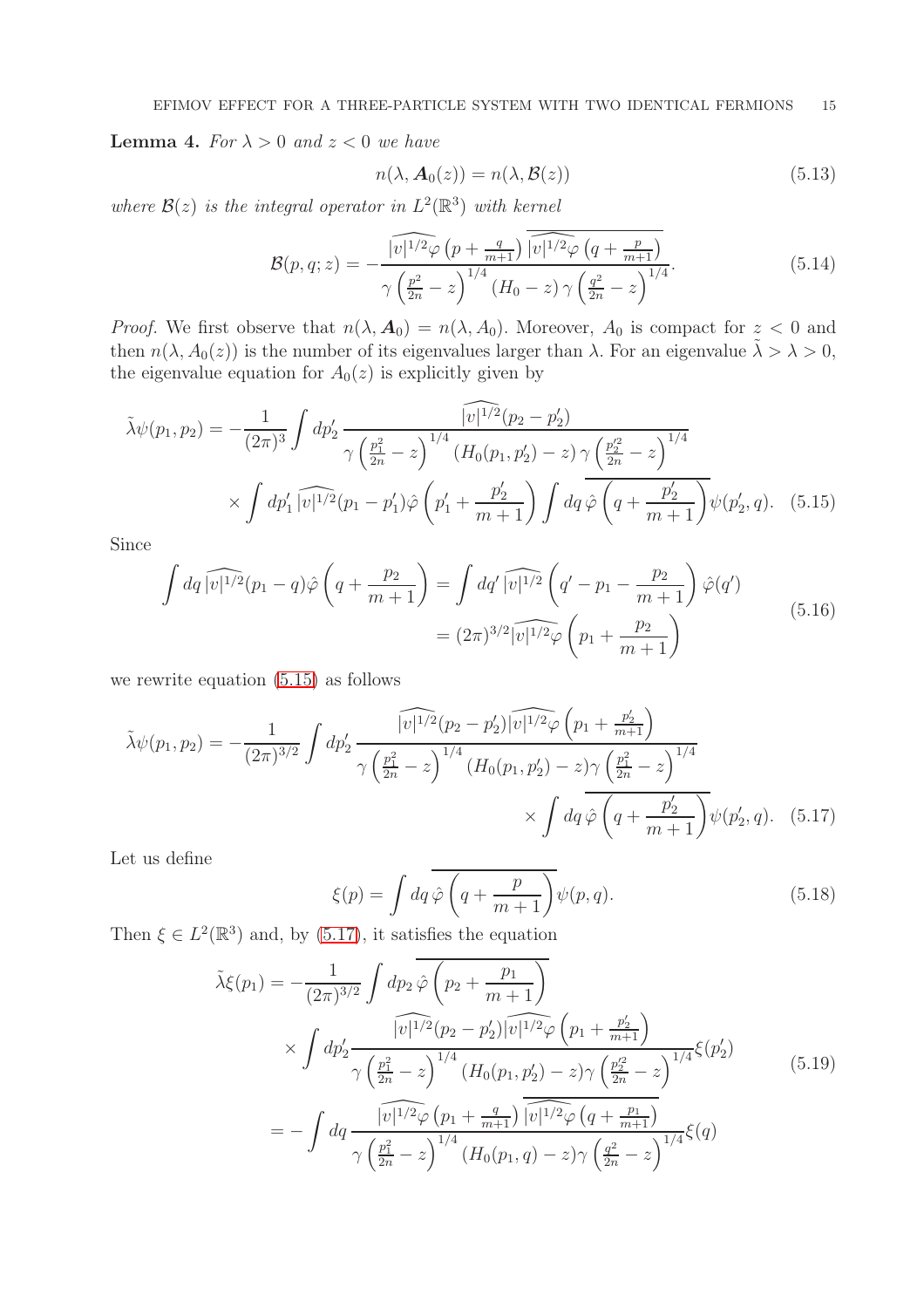## 16 EFIMOV EFFECT FOR A THREE-PARTICLE SYSTEM WITH TWO IDENTICAL FERMIONS

that is  $\mathcal{B}(z)\xi = \tilde{\lambda}\xi$ . On the other hand, if  $\xi \in L^2(\mathbb{R}^3)$  is such that  $\mathcal{B}(z)\xi = \tilde{\lambda}\xi$  then

$$
\psi(p_1, p_2) = -\frac{1}{(2\pi)^{3/2}} \int dq \frac{\widehat{|v|^{1/2}(p_2 - q)|v|^{1/2}\varphi(p_1 + \frac{q}{m+1})}}{\gamma \left(\frac{p_1^2}{2n} - z\right)^{1/4} (H_0(p_1, q) - z)\gamma \left(\frac{q^2}{2n} - z\right)^{1/4}} \xi(q) \tag{5.20}
$$

satisfies the equation  $A_0(z)\psi = \tilde{\lambda}\psi$  and therefore the lemma is proved.

The lack of compactness of  $\mathcal{B}(z)$  for  $z = 0$  is clearly due to the behavior of its integral kernel near the origin. Indeed, in the following Lemma we show that the difference of  $\mathcal{B}(z)$  with an operator whose kernel is different from zero only in a ball of radius one is compact and continuous in  $z \leq 0$ . Denoted by  $\chi_a$  the characteristic function of the ball of radius  $a > 0$ , we have

<span id="page-15-1"></span>**Lemma 5.** For  $z \leq 0$  the operator  $\mathcal{B}(z) - \tilde{\mathcal{B}}(z)$  is compact and it is continuous in z, where  $\tilde{\mathcal{B}}(z)$  is the operator in  $L^2(\mathbb{R}^3)$  with kernel

$$
\tilde{\mathcal{B}}(p,q;z) = -\frac{1}{c(m)} \frac{\chi_1(p)\chi_1(q)}{\left(\frac{p^2}{2n} - z\right)^{1/4} \left(H_0(p,q) - z\right) \left(\frac{q^2}{2n} - z\right)^{1/4}}\tag{5.21}
$$

and  $c(m) = 2^{5/2} \pi^2 \left(\frac{m}{m+1}\right)^{3/2}$ . Moreover

<span id="page-15-0"></span>
$$
n(\lambda, \tilde{\mathcal{B}}(z)) = n(\lambda, \mathcal{B}_0(z))
$$
\n(5.22)

 $\Box$ 

where  $\mathcal{B}_0(z)$  is the integral operator in  $L^2(\mathbb{R}^3)$  with kernel

$$
\mathcal{B}_0(p,q;z) = -\frac{1}{c(m)} \frac{\chi_{|z|^{-1/2}}(p)\chi_{|z|^{-1/2}}(q)}{\left(\frac{p^2}{2n}+1\right)^{1/4} \left(H_0(p,q)+1\right)\left(\frac{q^2}{2n}+1\right)^{1/4}}.
$$
\n(5.23)

*Proof.* The proof is divided into three steps. We first introduce the operator  $\mathcal{E}_0(z)$  with integral kernel

$$
\mathcal{E}_0(p,q;z) = -\chi_1(p) \frac{\widehat{|v|^{1/2}\varphi(p + \frac{q}{m+1})} \widehat{|v|^{1/2}\varphi(q + \frac{p}{m+1})}}{\gamma \left(\frac{p^2}{2n} - z\right)^{1/4} (H_0(p,q) - z) \gamma \left(\frac{q^2}{2n} - z\right)^{1/4}} \chi_1(q) \tag{5.24}
$$

and note that the integral kernel of the difference  $\mathcal{B}(z) - \mathcal{E}_0(z)$  can be written as

$$
(I + II + III)(p, q; z) = (1 - \chi_1(p)) \frac{\sqrt{v^{1/2}\varphi (p + \frac{q}{m+1})} \sqrt{v^{1/2}\varphi (q + \frac{p}{m+1})}}{\sqrt{\left(\frac{p^2}{2n} - z\right)^{1/4}} (H_0(p, q) - z) \sqrt{\left(\frac{q^2}{2n} - z\right)^{1/4}} \chi_1(q)} + \chi_1(p) \frac{\sqrt{v^{1/2}\varphi (p + \frac{q}{m+1})} \sqrt{v^{1/2}\varphi (q + \frac{p}{m+1})}}{\sqrt{\left(\frac{p^2}{2n} - z\right)^{1/4}} (H_0(p, q) - z) \sqrt{\left(\frac{q^2}{2n} - z\right)^{1/4}} (1 - \chi_1(q))} + (1 - \chi_1(p)) \frac{\sqrt{v^{1/2}\varphi (p + \frac{q}{m+1})} \sqrt{v^{1/2}\varphi (q + \frac{p}{m+1})}}{\sqrt{\left(\frac{p^2}{2n} - z\right)^{1/4}} (H_0(p, q) - z) \sqrt{\left(\frac{q^2}{2n} - z\right)^{1/4}} (1 - \chi_1(q)).
$$
\n(5.25)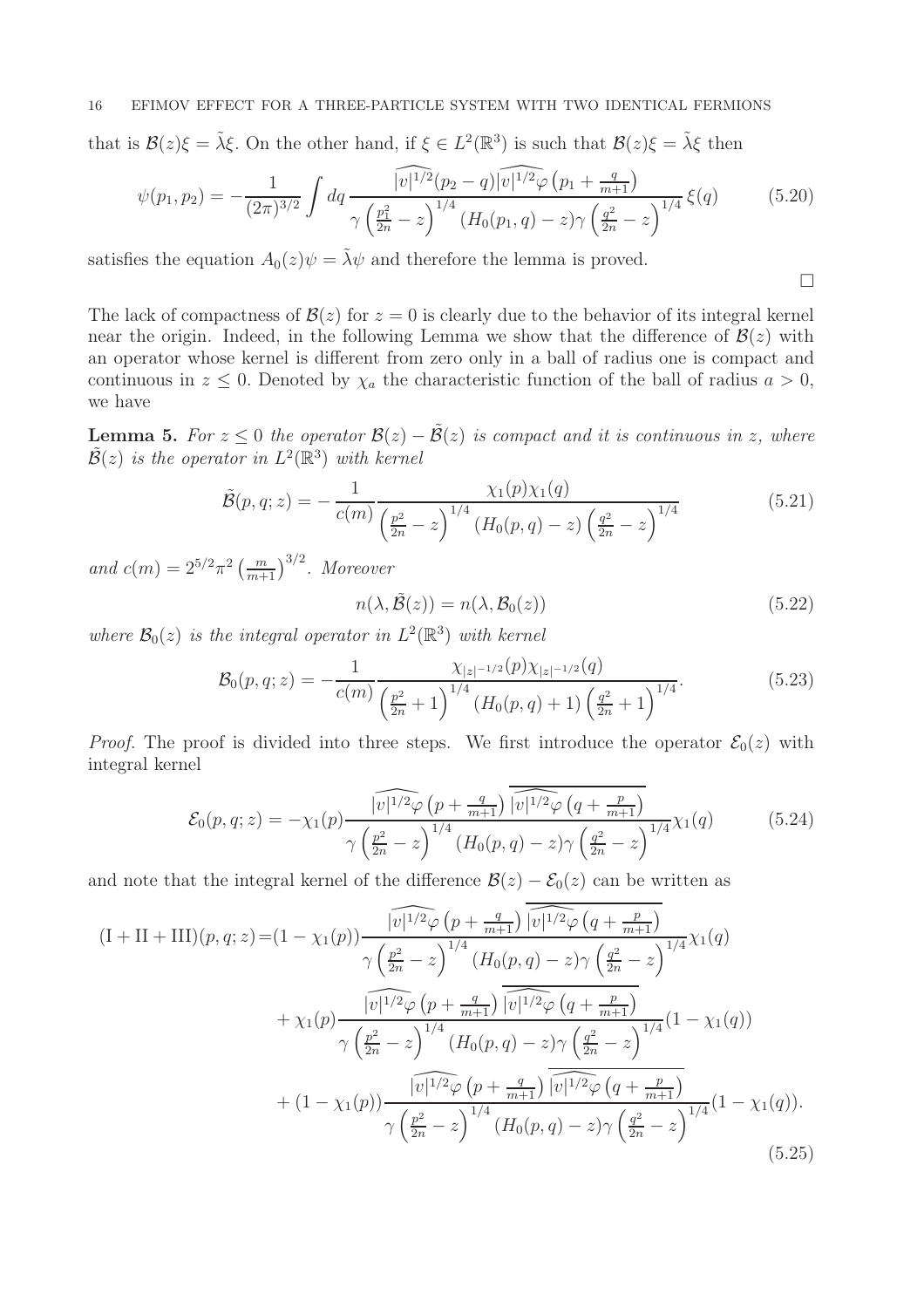Let us consider  $I(p, q; z)$ . We note that  $|v|^{1/2}\varphi \in L^1(\mathbb{R}^3)$  which implies  $\widehat{|v|^{1/2}\varphi} \leq c$ . Moreover,  $H_0(p,q) - z \geq c p^2$  and therefore we obtain

$$
I(p,q;z) \le c \frac{\left(1 - \chi_1(p)\right)\chi_1(q)}{p^2 q^{1/2}}\tag{5.26}
$$

which is a square integrable function. Analogously, one can prove square integrability of II $(p, q; z)$ . In order to estimate III $(p, q; z)$ , we note that  $\widehat{|v|^{1/2}\varphi} \in L^2(\mathbb{R}^3)$  and therefore

$$
III(p,q;z) \le c(1 - \chi_1(p)) \frac{\widehat{|v|^{1/2}\varphi(p + \frac{q}{m+1})}}{q^2} (1 - \chi_1(q))
$$
\n(5.27)

is square integrable. Hence we conclude that for  $z \leq 0$  the operator  $\mathcal{B}(z) - \mathcal{E}_0(z)$  is Hilbert-Schmidt and it is continuous in z. Now we consider the operator  $\mathcal{E}_1(z)$  with integral kernel

$$
\mathcal{E}_1(p,q;z) = -\frac{1}{c(m)} \frac{\chi_1(p)\chi_1(q)}{\gamma \left(\frac{p^2}{2n} - z\right)^{1/4} \left(H_0(p,q) - z\right) \gamma \left(\frac{q^2}{2n} - z\right)^{1/4}}.
$$
\n(5.28)

We note that

<span id="page-16-0"></span>
$$
||\widehat{v|^{1/2}\varphi(k)} - \widehat{|v|^{1/2}\varphi(0)}| \le c |k|^\nu, \qquad 0 < \nu < \frac{b-3}{2}.
$$
 (5.29)

Indeed, using  $|e^{-ik \cdot x} - 1| \leq c |k|^{\nu} |x|^{\nu}$ , we have

$$
\|\widehat{|v|^{1/2}\varphi(k)} - \widehat{|v|^{1/2}\varphi(0)}\| \le c\|k\|^\nu \int dx \, |x|^\nu |v|^{1/2}(x)|\varphi|(x)
$$
  

$$
\le c\|\varphi\| \, |k|^\nu \left(\int dx \, |x|^{2\nu} |v|(x)\right)^{1/2}
$$

and the last integral is finite by assumption  $(A_1)$  $(A_1)$  $(A_1)$ . Moreover, using Young's inequality, we get

<span id="page-16-1"></span>
$$
H_0(p,q) - z = \frac{p^2}{2\mu} + \frac{q^2}{2\mu} + \frac{p \cdot q}{m} \ge c \left( \frac{(p^{2\kappa})^{1/\kappa}}{\kappa} + \frac{(q^{2\kappa'})^{1/\kappa'}}{\kappa'} \right) \ge c p^{2\kappa} q^{2\kappa'} \tag{5.30}
$$
  
for any  $\kappa, \kappa' > 0$  such that  $\kappa + \kappa' = 1$ .

By [\(5.29\)](#page-16-0), [\(5.30\)](#page-16-1) and condition [\(3.5\)](#page-6-3), we find

$$
|\mathcal{E}_0(p,q;z) - \mathcal{E}_1(p,q;z)| \le c \chi_1(p) \frac{|p|^{\nu} + |q|^{\nu}}{\left(\frac{p^2}{2n} - z\right)^{1/4} \left(H_0(p,q) - z\right) \left(\frac{q^2}{2n} - z\right)^{1/4}} \chi_1(q) \tag{5.31}
$$

$$
\leq c \frac{\chi_1(p)\chi_1(q)}{|p|^{-\nu+2\kappa+1/2}|q|^{2\kappa'+1/2}} + c \frac{\chi_1(p)\chi_1(q)}{|q|^{-\nu+2\kappa+1/2}|p|^{2\kappa'+1/2}} \tag{5.32}
$$

which is square integrable choosing  $\kappa \in (\frac{1}{2})$  $\frac{1}{2}, \frac{1+\delta}{2}$  $\frac{+\delta}{2}$ ). In order to obtain the operator  $\tilde{\mathcal{B}}(z)$  from  $\mathcal{E}_1(z)$ , it remains to replace  $\gamma\left(\frac{p^2}{2n} - z\right)$  and  $\gamma\left(\frac{q^2}{2n} - z\right)$  with  $\frac{p^2}{2n} - z$  and  $\frac{q^2}{2n} - z$ , respectively. One can easily see that the difference  $\mathcal{E}_1(z) - \tilde{\mathcal{B}}(z)$  is compact up to  $z = 0$ . This concludes the proof that for  $z \leq 0$  the operator  $\mathcal{B}(z) - \mathcal{B}(z)$  is compact and it is continuous in z. In order to prove [\(5.22\)](#page-15-0) it is sufficient to observe that  $\tilde{\mathcal{B}}(z)$  is unitarily equivalent to  $\mathcal{B}_0(z)$ via the unitary operator  $U_z$  defined by  $U_z \xi(p) = |z|^{3/4} \xi(|z|^{1/2} p)$ .  $\Box$ 

In the following Lemma we finally arrive at the operator  $S_R$  defined in [\(5.1\)](#page-12-4), [\(5.2\)](#page-13-0).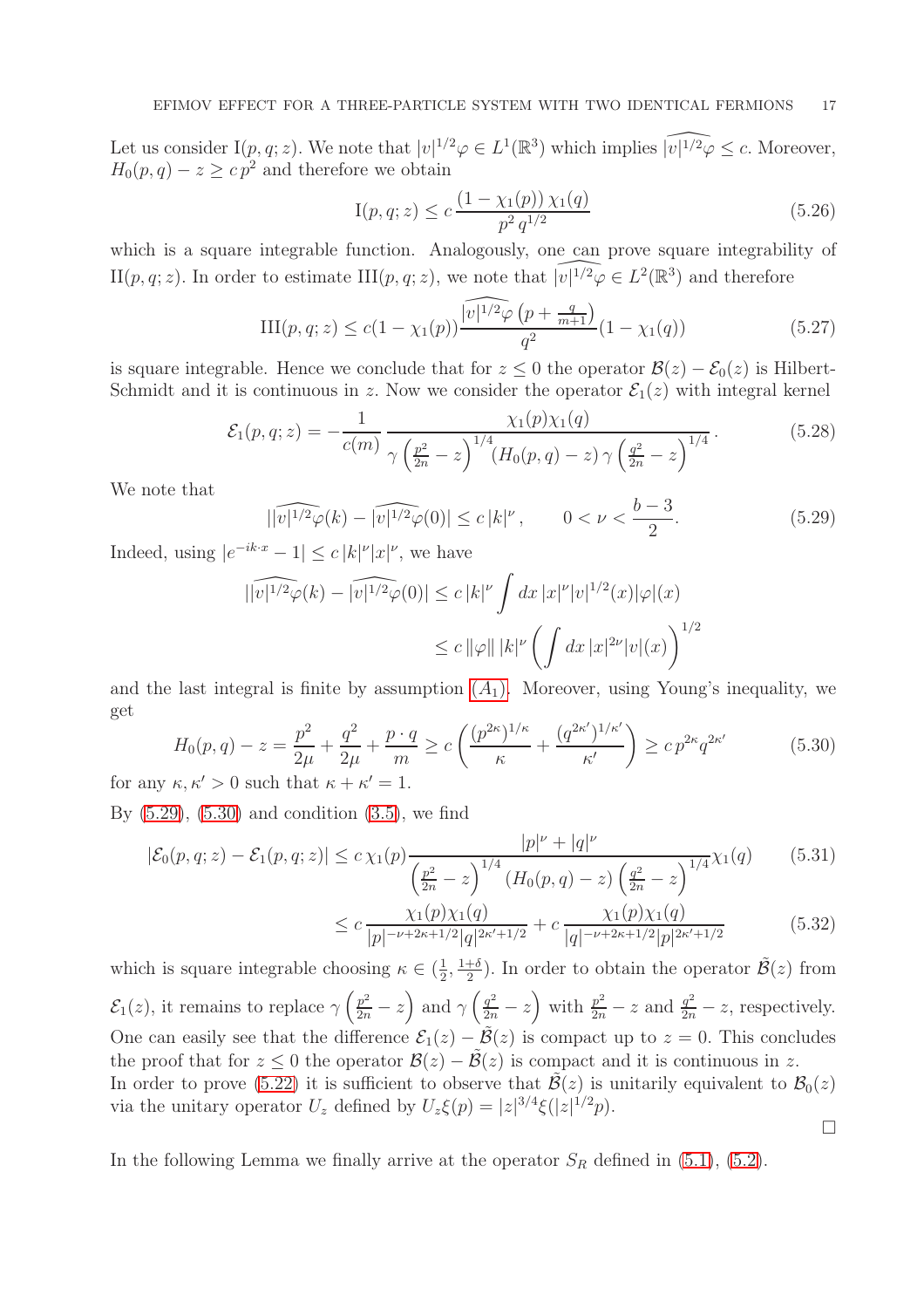<span id="page-17-2"></span>**Lemma 6.** For  $z \leq 0$  the operator  $\mathcal{B}_0(z) - \mathcal{S}(z)$  is compact and it is continuous in z, where  $\mathcal{S}(z)$  is the integral operator in  $L^2(\mathbb{R}^3)$  with kernel

$$
S(p,q;z) = -\frac{(2n)^{1/2}}{c(m)} \frac{\left(\chi_{|z|^{-1/2}} - \chi_1\right)(p)\left(\chi_{|z|^{-1/2}} - \chi_1\right)(q)}{|p|^{1/2}\left(\frac{p^2}{2\mu} + \frac{q^2}{2\mu} + \frac{p \cdot q}{m}\right)|q|^{1/2}}.\tag{5.33}
$$

Moreover

$$
n(\lambda, \mathcal{S}(z)) = n(\lambda, S_R). \tag{5.34}
$$

Proof. The first point is easy to check. Let us prove the second statement. Using the unitary operator  $M: L^2(\mathbb{R}^3) \to L^2(\mathbb{R}_+ \times \mathbb{S}^2, dr \otimes d\Omega)$  defined by

<span id="page-17-3"></span>
$$
(M\xi)(r,\omega) = e^{3r/2}\xi(e^r,\omega)
$$
\n(5.35)

we see that  $\mathcal{S}(z)$  is unitarily equivalent to the operator on  $L^2(\mathbb{R}_+ \times \mathbb{S}^2, dr \otimes d\Omega)$  with integral kernel

<span id="page-17-0"></span>
$$
-b(m)\frac{\chi_{(0,R)}(x)\chi_{(0,R)}(x')}{\cosh(x-x')+\frac{\zeta\cdot\omega}{m+1}}.
$$
\n(5.36)

where  $\chi_{(a,b)}$  is the characteristic function of the interval  $(a, b)$ . Indeed,

$$
(M\mathcal{S}(z)\xi)(r,\omega) = -\frac{(m+1)^2}{4\pi^2\sqrt{m^3(m+2)}}e^{3r/2}\int_0^{+\infty} d\rho \rho^{3/2}
$$
  
\n
$$
\times \int_{\mathbb{S}^2} d\Omega(\zeta) \frac{(\chi_{|z|-1/2}(e^r,\omega) - \chi_1(e^r,\omega))(\chi_{|z|-1/2}(\rho,\zeta) - \chi_1(\rho,\zeta))}{e^{r/2}(\frac{e^{2r}}{2\mu} + \frac{\rho^2}{2\mu} + e^r \rho \frac{\omega \cdot \zeta}{m})} \xi(\rho,\zeta)
$$
  
\n
$$
= -\frac{(m+1)^2}{4\pi^2\sqrt{m^3(m+2)}}e^r \int_{-\infty}^{+\infty} dx e^{5x/2} \int_{\mathbb{S}^2} d\Omega(\zeta) \frac{\chi_{(0,R)}(r)\chi_{(0,R)}(x)}{\frac{e^{2r}}{2\mu} + \frac{e^{2r}}{2\mu} + \frac{\omega \cdot \zeta}{m}e^{r+x}} \xi(e^x,\zeta)
$$
  
\n
$$
= -\frac{(m+1)^2}{4\pi^2\sqrt{m^3(m+2)}}e^r \int_{-\infty}^{+\infty} dx e^r \int_{\mathbb{S}^2} d\Omega(\zeta) \frac{\chi_{(0,R)}(r)\chi_{(0,R)}(x)}{\frac{e^{r+x}}{\mu}(\frac{e^{r-x}+e^{x-r}}{2} + \frac{\omega \cdot \zeta}{m+1})} e^{3x/2}\xi(e^x,\zeta)
$$
  
\n
$$
= -b(m) \int_{-\infty}^{+\infty} dx \int_{\mathbb{S}^2} d\Omega(\zeta) \frac{\chi_{(0,R)}(r)\chi_{(0,R)}(x)}{\cosh(r-x) + \frac{\omega \cdot \zeta}{m+1}} (M\xi)(x,\zeta).
$$
  
\n(5.37)

Since the operator with the kernel given by [\(5.36\)](#page-17-0) can be considered as an operator on  $L^2((0, R) \times \mathbb{S}^2, d\rho \otimes d\Omega)$ , we find  $S_R$ .

 $\Box$ 

## 6. Proof of theorem [1](#page-5-2)

In this section we give the proof of theorem [1.](#page-5-2) Taking into account of theorem [3,](#page-10-3) the result for  $m < m_*$  is obtained in two steps. We first show that

<span id="page-17-1"></span>
$$
\frac{n(1, S_R)}{2R} \tag{6.1}
$$

converges for  $R \to \infty$  (see proposition [1](#page-18-0) below). Then we prove that

$$
\frac{n(1, \mathbf{A}(z))}{|\log |z||} \tag{6.2}
$$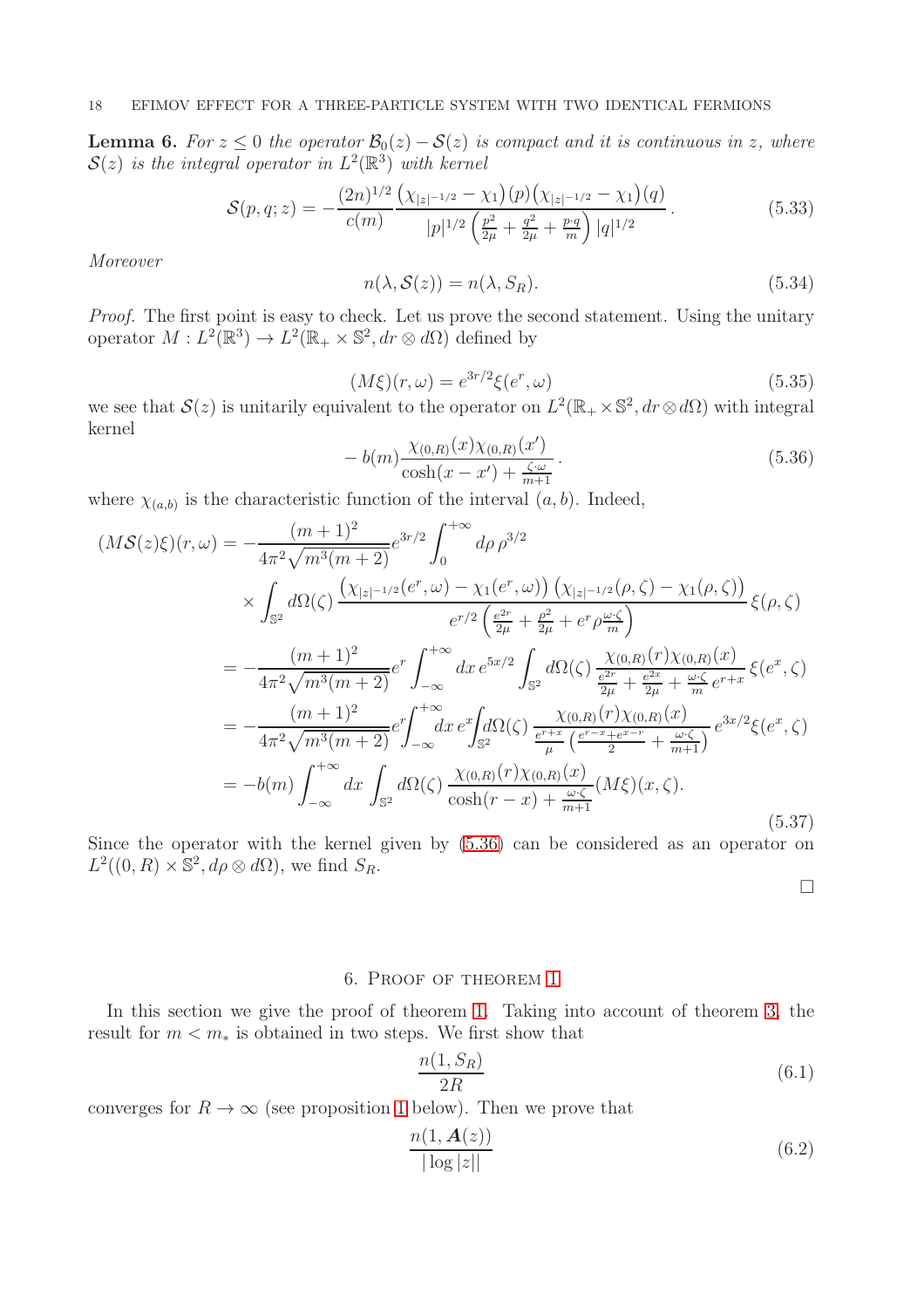converges to the same limit for  $z \to 0^-$  (see proposition [2](#page-20-0) below).

In order to study the asymptotic behavior of [\(6.1\)](#page-17-1) for  $R \to \infty$ , it is convenient to decompose the integral kernel of  $S_R$  in spherical harmonics. Indeed, denoted by  $P_l$  the Legendre polynomial of order l and by  $Y_l^{\nu}$  the spherical harmonic of order  $l, \nu$ , we write

$$
S(x, \omega \cdot \zeta) = \sum_{l=0}^{+\infty} \frac{2l+1}{2} P_l(\omega \cdot \zeta) \int_{-1}^{1} dy P_l(y) S(x, y)
$$
(6.3)

and, using the addition formula

$$
P_l(\omega \cdot \zeta) = \frac{4\pi}{2l+1} \sum_{\nu=-l}^{l} \overline{Y_l^{\nu}(\zeta)} Y_l^{\nu}(\omega) , \qquad (6.4)
$$

we find (see  $(5.1), (5.2)$  $(5.1), (5.2)$  $(5.1), (5.2)$ )

$$
(S_R f)(r, \omega) = 2\pi \sum_{l=0}^{+\infty} \sum_{\nu=-l}^{l} Y_l^{\nu}(\omega) \int_0^R d\rho \int_{-1}^1 dy \, S(r-\rho, y) P_l(y) \int_{\mathbb{S}^2} d\Omega(\zeta) f(\rho, \zeta) \overline{Y_l^{\nu}(\zeta)}
$$
  

$$
= -2\pi b(m) \sum_{l=0}^{+\infty} \sum_{\nu=-l}^{l} Y_l^{\nu}(\omega) \int_0^R d\rho \, f_{l\nu}(\rho) \int_{-1}^1 dy \, \frac{P_l(y)}{\cosh(r-\rho) + \frac{y}{m+1}}
$$
  

$$
:= \sum_{l=0}^{+\infty} \sum_{\nu=-l}^{l} (S_R^{(l)} f_{l\nu})(\rho) Y_l^{\nu}(\omega)
$$
 (6.5)

where

<span id="page-18-4"></span>
$$
f_{l\nu}(\rho) = \int_{\mathbb{S}^2} d\Omega(\zeta) f(\rho, \zeta) \overline{Y_l^{\nu}(\zeta)}
$$
(6.6)

and  $S_R^{(l)}$  $R_R^{(l)}$  is the integral operator in  $L^2((0,R))$  with kernel defined by

<span id="page-18-5"></span>
$$
S^{(l)}(x - x') = -2\pi b(m) \int_{-1}^{1} dy \frac{P_l(y)}{\cosh(x - x') + \frac{y}{m+1}}, \qquad x, x' \in \mathbb{R}.
$$
 (6.7)

In particular, this decomposition implies

<span id="page-18-2"></span>
$$
n(\lambda, S_R) = \sum_{l=0}^{+\infty} (2l+1)n(\lambda, S_R^{(l)}).
$$
 (6.8)

We are now in position to characterize the asymptotics of  $(6.1)$ .

<span id="page-18-0"></span>**Proposition 1.** For any  $\lambda > 0$  we have

<span id="page-18-3"></span>
$$
\lim_{R \to +\infty} \frac{n(\lambda, S_R)}{2R} = \sum_{l=0}^{+\infty} \frac{2l+1}{4\pi} \left| \left\{ k \in \mathbb{R} \mid \hat{S}^{(l)}(k) > \frac{\lambda}{\sqrt{2\pi}} \right\} \right| \tag{6.9}
$$

and the limit is continuous in  $\lambda > 0$ .

*Proof.* The kernel of the operator  $S_R^{(l)}$  $\mathbb{R}^{(l)}$  is an even function and satisfies the estimate

<span id="page-18-1"></span>
$$
|S^{(l)}(x)| \le \frac{c}{\cosh x - \frac{1}{m+1}}.
$$
\n(6.10)

By [\(6.10\)](#page-18-1) we have  $S^{(l)} \in L^1(\mathbb{R}) \cap L^{\infty}(\mathbb{R})$  and  $e^{\varepsilon |x|} S^{(l)} \in L^2(\mathbb{R})$  for any  $\varepsilon \in [0,1)$ . These properties imply that  $|\hat{S}^{(l)}(k)| \to 0$  for  $|k| \to \infty$ , by Riemann-Lebesgue theorem, and that  $\hat{S}^{(l)}(k)$  has an analytic continuation to a neighborhood of the real axis (see, e.g., theorem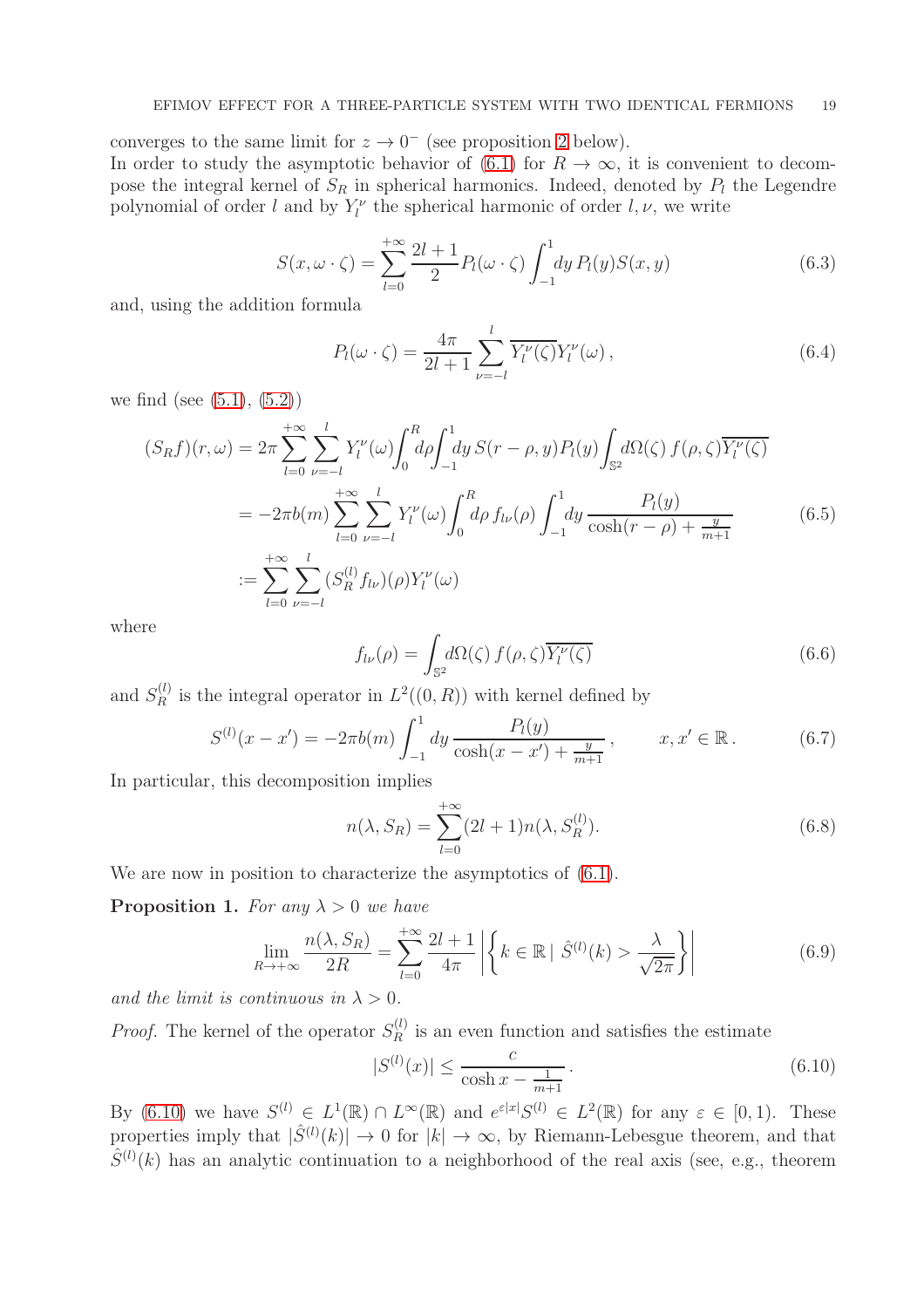## 20 EFIMOV EFFECT FOR A THREE-PARTICLE SYSTEM WITH TWO IDENTICAL FERMIONS

IX.13 of [\[19\]](#page-25-7)). Then, for any  $\lambda > 0$  the set  $\mathfrak{M}(\lambda) = \left\{ k \in \mathbb{R} \mid \hat{S}^{(l)}(k) = \frac{\lambda}{\sqrt{2}} \right\}$  $2\pi$ o consists of a finite number of points and, in particular, it has measure zero. Thus, the hypotheses of lemma 4.6 in [\[20\]](#page-25-1) are satisfied and we have

$$
\lim_{R \to +\infty} \frac{n(\lambda, S_R^{(l)})}{R} = \frac{1}{2\pi} \int_{-\infty}^{+\infty} dk \,\chi_{\left(\frac{\lambda}{\sqrt{2\pi}}, +\infty\right)}(\hat{S}^{(l)}(k)) = \frac{1}{2\pi} \left| \left\{ k \in \mathbb{R} \,|\, \hat{S}^{(l)}(k) > \frac{\lambda}{\sqrt{2\pi}} \right\} \right| \tag{6.11}
$$

where  $|A|$  denotes the Lebesgue measure of the set A. Taking into account of  $(6.8)$ , we obtain [\(6.9\)](#page-18-3). Concerning the continuity of the limit, we observe that  $\lim_{\lambda' \to \lambda} \chi_{(\lambda',+\infty)}(\hat{S}^{(l)}(k)) =$  $\chi_{(\lambda,+\infty)}(\hat{S}^{(l)}(k))$  for any k such that  $\hat{S}^{(l)}(k) \neq \lambda$ . Using the dominated convergence theorem we conclude the proof.  $\Box$ 

We collect here some properties of  $\hat{S}^{(l)}(k)$  which will be useful in the sequel. By definition, we have

$$
\sqrt{2\pi}\hat{S}^{(l)}(k) = -2\pi b(m) \int_{-\infty}^{+\infty} dx \, e^{-ikx} \int_{-1}^{1} dy \, \frac{P_l(y)}{\cosh x + \frac{y}{m+1}}
$$
\n
$$
= -\frac{1}{2\pi} \frac{m+1}{\sqrt{m(m+2)}} \int_{-1}^{1} dy \, P_l(y) \int_{-\infty}^{+\infty} dx \, \frac{e^{-ikx}}{\cosh x + \frac{y}{m+1}}
$$
\n
$$
= -\frac{1}{\pi} \frac{m+1}{\sqrt{m(m+2)}} \int_{-1}^{1} dy \, P_l(y) \int_{0}^{+\infty} dx \, \frac{1}{\cosh x + \frac{y}{m+1}} \cos(kx)
$$
\n
$$
= -\frac{m+1}{\sqrt{m(m+2)}} \int_{-1}^{1} dy \, P_l(y) \frac{\sinh (k \arccos(\frac{y}{m+1}))}{\sinh(k\pi) \sin(\arccos(\frac{y}{m+1}))}
$$
\n(6.12)

where, for the computation of the last integral, we refer the reader to [\[9,](#page-24-14) p. 30]. Moreover, by the elementary relations  $\arccos(\alpha) = \frac{\pi}{2} - \arcsin(\alpha)$  and  $\sinh(\alpha \pm \beta) = \sinh(\alpha) \cosh(\beta) \pm \frac{\pi}{2}$  $\sinh(\beta)\cosh(\alpha)$ , we find

$$
\hat{S}^{(l)}(k) = -\frac{1}{\sqrt{2\pi}} \frac{m+1}{\sqrt{m(m+2)}} \int_{-1}^{1} dy P_l(y) \left[ \frac{\cosh\left(k \arcsin\left(\frac{y}{m+1}\right)\right)}{2 \cosh\left(k\frac{\pi}{2}\right) \cos\left(\arcsin\left(\frac{y}{m+1}\right)\right)} - \frac{\sinh\left(k \arcsin\left(\frac{y}{m+1}\right)\right)}{2 \sinh\left(k\frac{\pi}{2}\right) \cos\left(\arcsin\left(\frac{y}{m+1}\right)\right)} \right]
$$
\n(6.13)

and using the parity of the Legendre polynomials in the equation above we obtain

<span id="page-19-0"></span>
$$
\hat{S}^{(l)}(k) = \begin{cases}\n\frac{1}{\sqrt{2\pi}} \frac{m+1}{\sqrt{m(m+2)}} \int_0^1 dy P_l(y) \frac{\sinh\left(k \arcsin\left(\frac{y}{m+1}\right)\right)}{\sinh\left(k\frac{\pi}{2}\right) \cos\left(\arcsin\left(\frac{y}{m+1}\right)\right)} & l \text{ odd} \\
-\frac{1}{\sqrt{2\pi}} \frac{m+1}{\sqrt{m(m+2)}} \int_0^1 dy P_l(y) \frac{\cosh\left(k \arcsin\left(\frac{y}{m+1}\right)\right)}{\cosh\left(k\frac{\pi}{2}\right) \cos\left(\arcsin\left(\frac{y}{m+1}\right)\right)} & l \text{ even.} \n\end{cases}
$$
\n(6.14)

Note that  $\hat{S}^{(l)}(k) = \hat{S}^{(l)}(-k)$ . Moreover, in [\[5\]](#page-24-10) the following properties of  $\hat{S}^{(l)}(k)$  are proved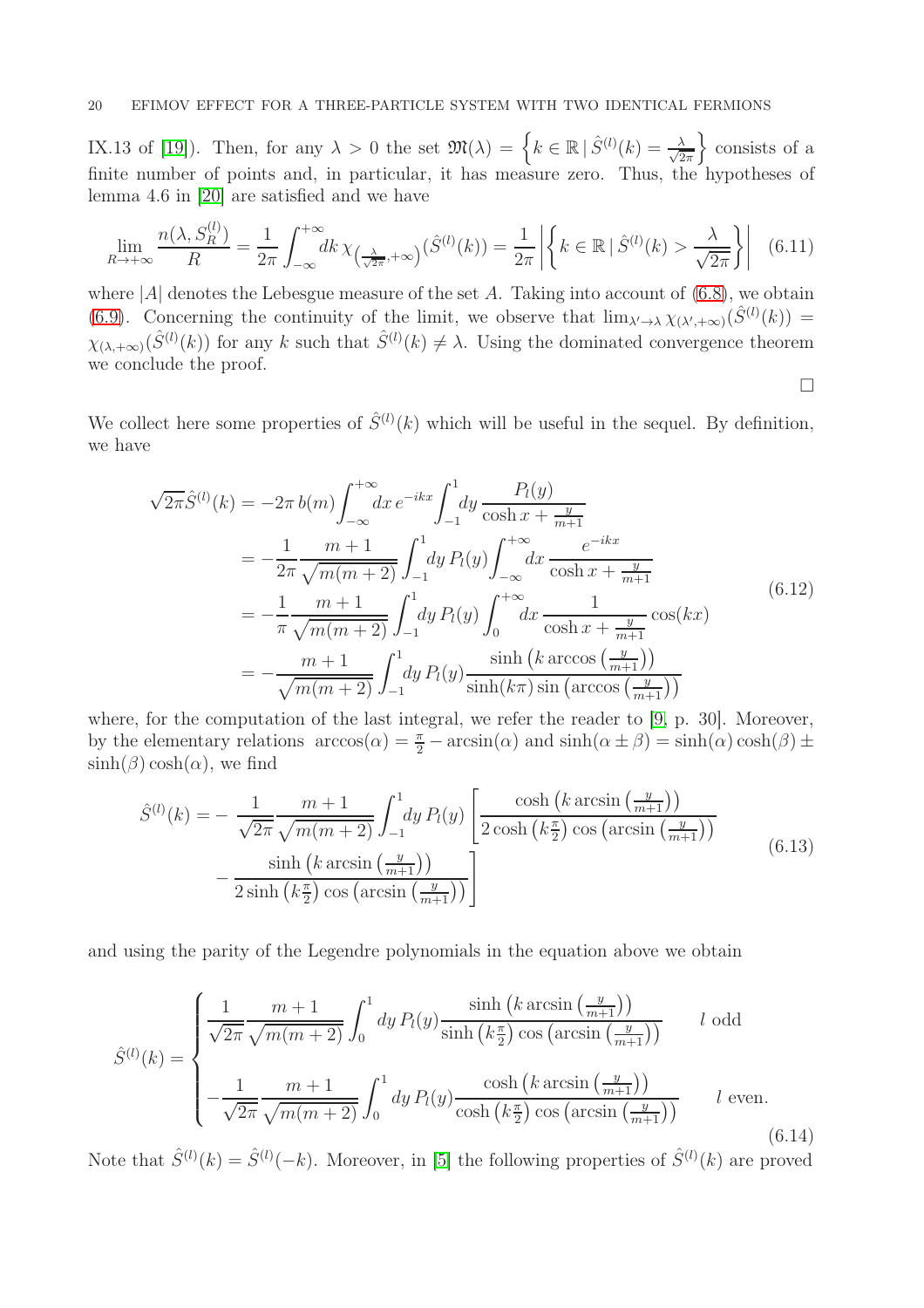<span id="page-20-2"></span>
$$
\hat{S}^{(l)}(k) \ge 0 \t l \text{ odd}
$$
\n
$$
\hat{S}^{(l)}(k) \le 0 \t l \text{ even},
$$
\n(6.15)

<span id="page-20-5"></span>
$$
\hat{S}^{(l+2)}(k) \le \hat{S}^{(l)}(k) \qquad l \text{ odd}
$$
\n
$$
\hat{S}^{(l+2)}(k) \ge \hat{S}^{(l)}(k) \qquad l \text{ even}
$$
\n(6.16)

and

<span id="page-20-4"></span>
$$
\max_{k \in \mathbb{R}} \hat{S}^{(1)}(k) = \hat{S}^{(1)}(0) = \frac{1}{\sqrt{2\pi}} \Lambda(m)
$$
\n(6.17)

where  $\Lambda(m)$  is defined in [\(2.16\)](#page-4-6).

For the proof of the last step we make repeatedly use of the following technical lemma (for the proof see lemma 4.9 in [\[20\]](#page-25-1)).

<span id="page-20-1"></span>**Lemma 7.** Let  $B(z) = B_0(z) + K(z)$ , where for  $z < 0$  ( $z \le 0$ ) the operator  $B_0(z)$  (K(z)) is compact and continuous in z. Suppose that for a function f such that  $f(z) \rightarrow 0$  when  $z \rightarrow 0^-$  there exists the limit

$$
\lim_{z \to 0^-} f(z)n(\lambda, B_0(z)) = l(\lambda)
$$
\n(6.18)

and  $l(\lambda)$  is continuous in  $\lambda > 0$ . Then the following holds

$$
\lim_{z \to 0^{-}} f(z)n(\lambda, B(z)) = l(\lambda). \tag{6.19}
$$

Then we have

#### <span id="page-20-0"></span>Proposition 2.

$$
\lim_{R \to +\infty} \frac{n(1, S_R)}{2R} = \lim_{z \to 0^-} \frac{n(1, \mathbf{A}(z))}{|\log |z||}.
$$
\n(6.20)

Proof. The proof is obtained using proposition [1,](#page-18-0) lemma [7](#page-20-1) and lemmas [3,](#page-13-1) [4,](#page-14-2) [5,](#page-15-1) [6.](#page-17-2)

 $\Box$ 

Let us prove our main result in the case  $m < m_*$ .

*Proof of theorem [1](#page-5-2) (case m < m*<sup>\*</sup>). By theorem [3](#page-10-3) and propositions [1,](#page-18-0) [2](#page-20-0) we find that the limit relation [\(2.18\)](#page-5-3) holds with

<span id="page-20-3"></span>
$$
\mathcal{C}(m) := \sum_{\substack{l=1, \\ l \text{ odd}}}^{+\infty} \frac{2l+1}{2\pi} \left| \left\{ k \in [0, +\infty) \, | \, \hat{S}^{(l)}(k) > \frac{1}{\sqrt{2\pi}} \right\} \right| \tag{6.21}
$$

where we have used the parity of  $\hat{S}^{(l)}(k)$  and the sum is only for l odd due to the property [\(6.15\)](#page-20-2). It remains to show that  $\mathcal{C}(m)$  is finite and strictly positive.

Let us prove the upper bound for  $\mathcal{C}(m)$ . We first look for an estimate of  $\hat{S}^{(l)}(k)$  for l odd and  $k > 0$ . By Cauchy-Schwarz inequality we have

$$
\hat{S}^{(l)}(k) \le \frac{m+1}{\sqrt{2\pi}\sqrt{m(m+2)}} \int_0^1 dy \, |P_l(y)| \frac{\sinh\left(k \arcsin\left(\frac{y}{m+1}\right)\right)}{\sinh\left(k\frac{\pi}{2}\right)\cos\left(\arcsin\left(\frac{y}{m+1}\right)\right)} \le \frac{(m+1)^{3/2}}{\sqrt{2\pi}\sqrt{m(m+2)}} \frac{1}{\sqrt{2l+1}} \left[ \int_0^{z_0} dz \frac{\sinh^2(kz)}{\sinh^2\left(k\frac{\pi}{2}\right)\cos z} \right]^{1/2}
$$
\n(6.22)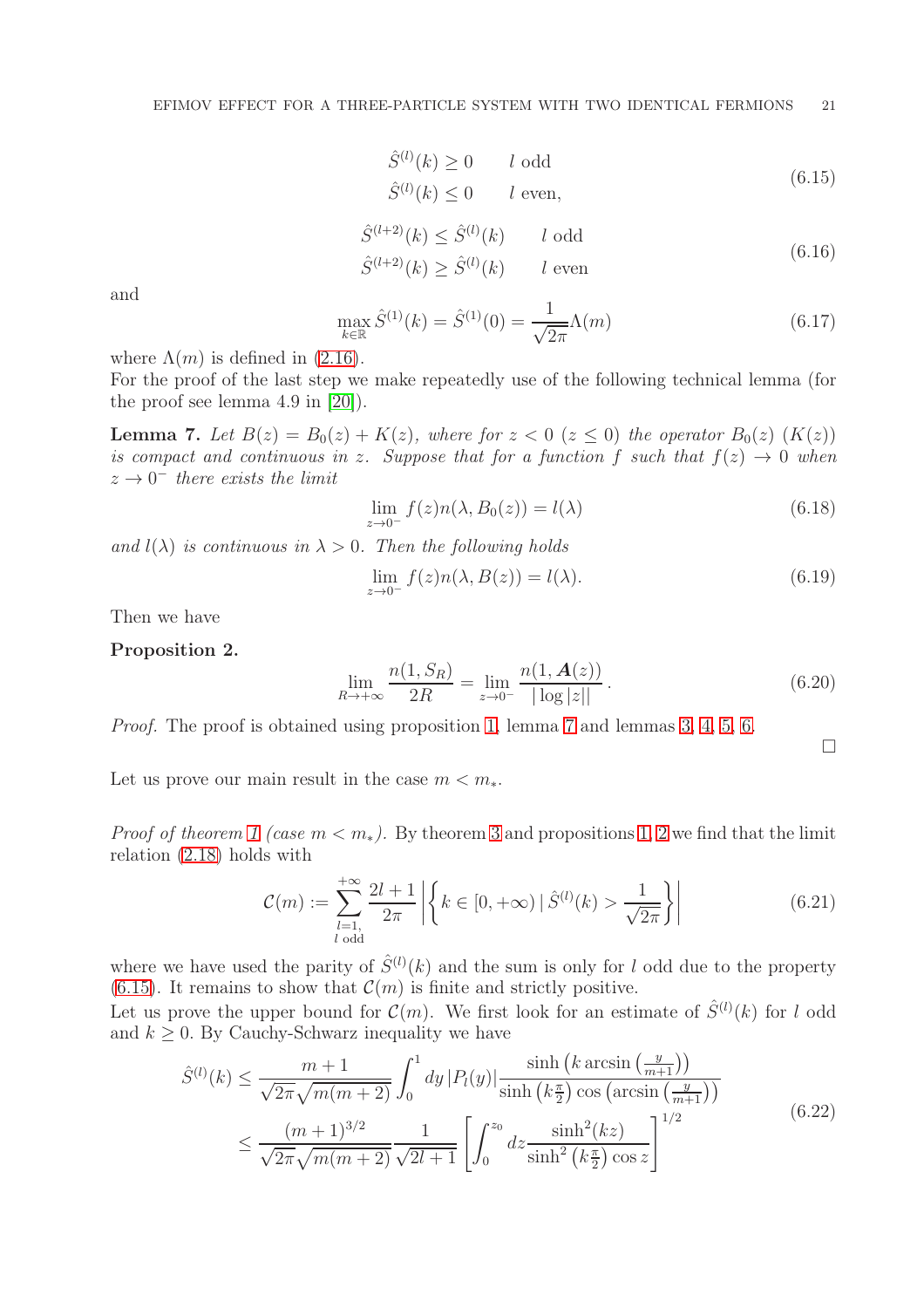where  $z_0 = \arcsin\left(\frac{1}{m+1}\right)$ . Using the estimate  $\frac{\sinh(kz)}{\sinh(k\pi/2)}$  $\frac{\sinh(kz)}{\sinh(k\pi/2)} \leq e^{-k(\pi/2-z_0)}$  for  $z \in (0, z_0)$ , we find

$$
\hat{S}^{(l)}(k) \leq \frac{(m+1)^{3/2}}{\sqrt{2\pi}\sqrt{m(m+2)}} \frac{1}{\sqrt{2l+1}} e^{-k(\pi/2-z_0)} \left[ \int_0^{z_0} dz \frac{1}{\cos z} \right]^{1/2}
$$
\n
$$
\leq \frac{(m+1)^{3/2}}{\sqrt{2\pi}\sqrt{m(m+2)}} \frac{1}{\sqrt{2l+1}} e^{-k(\pi/2-z_0)} \left[ \log \left( \tan \left( \frac{\pi}{4} + \frac{z_0}{2} \right) \right) \right]^{1/2}
$$
\n
$$
\leq \frac{(m+1)^{3/2}}{\sqrt{2\pi}\sqrt{m(m+2)}} \frac{1}{\sqrt{2l+1}} e^{-k(\pi/2-z_0)} \left[ \log \left( \sqrt{1 + \frac{2}{m}} \right) \right]^{1/2}
$$
\n(6.23)

where in the last step we have used the elementary formula tan  $\frac{x}{2} = \frac{\sin x}{1 + \cos x}$  $\frac{\sin x}{1+\cos x}$  and the definition of  $z_0$ . Taking into account of the definition of  $\alpha(m)$  and  $\beta(m)$  given in [\(2.22\)](#page-5-4), we have shown

$$
\hat{S}^{(l)}(k) \le \frac{\alpha(m)}{\sqrt{2l+1}} e^{-\beta(m)k}.
$$
\n(6.24)

By equation [\(6.21\)](#page-20-3) and the above inequality we obtain

<span id="page-21-0"></span>
$$
\mathcal{C}(m) \le \sum_{\substack{l=1,\\l \text{ odd}}}^{+\infty} \frac{2l+1}{2\pi} \left| \left\{ k \in [0, +\infty) \mid \frac{\alpha(m)}{\sqrt{2l+1}} e^{-\beta(m)k} > \frac{1}{\sqrt{2\pi}} \right\} \right|.
$$
 (6.25)

The measure of the set in the r.h.s. of [\(6.25\)](#page-21-0) is different from zero only if

$$
\frac{\alpha(m)}{\sqrt{2l+1}} > \frac{1}{\sqrt{2\pi}}\tag{6.26}
$$

i.e., only if  $l \leq l_0(m)$ , where  $l_0(m)$  is the largest odd integer smaller that  $\pi \alpha(m)^2 - \frac{1}{2}$  $\frac{1}{2}$ . Therefore we have

$$
\mathcal{C}(m) \le \sum_{\substack{l=1, \\ l \text{ odd}}}^{l_0(m)} \frac{2l+1}{2\pi} \left| \left\{ k \in [0, +\infty) \mid \frac{\alpha(m)}{\sqrt{2l+1}} e^{-\beta(m)k} > \frac{1}{\sqrt{2\pi}} \right\} \right|.
$$
 (6.27)

For any  $l \leq l_0(m)$ , let

$$
K_l(m) := \frac{1}{\beta(m)} \log \frac{\sqrt{2\pi} \alpha(m)}{\sqrt{2l+1}}
$$
\n(6.28)

be the unique positive solution of the equation  $\frac{\alpha(m)}{\sqrt{2l+1}}$  $e^{-\beta(m)k} = \frac{1}{\sqrt{2}}$  $\sqrt{2\pi}$ . Then

$$
\mathcal{C}(m) \leq \sum_{l=1, \atop l \text{ odd}}^{l_0(m)} \frac{2l+1}{2\pi \beta(m)} \log \left( \frac{\sqrt{2\pi} \alpha(m)}{\sqrt{2l+1}} \right)
$$
\n
$$
\leq \frac{1}{2\pi \beta(m)} \log \left( \frac{\sqrt{2\pi} \alpha(m)}{\sqrt{3}} \right) \sum_{\substack{l=1, \atop l \text{ odd}}}^{l_0(m)} (2l+1) \tag{6.29}
$$
\n
$$
= \frac{1}{4\pi \beta(m)} \log \left( \frac{\sqrt{2\pi} \alpha(m)}{\sqrt{3}} \right) (l_0(m)^2 + 3l_0(m) + 2)
$$

and this concludes the proof of [\(2.21\)](#page-5-5).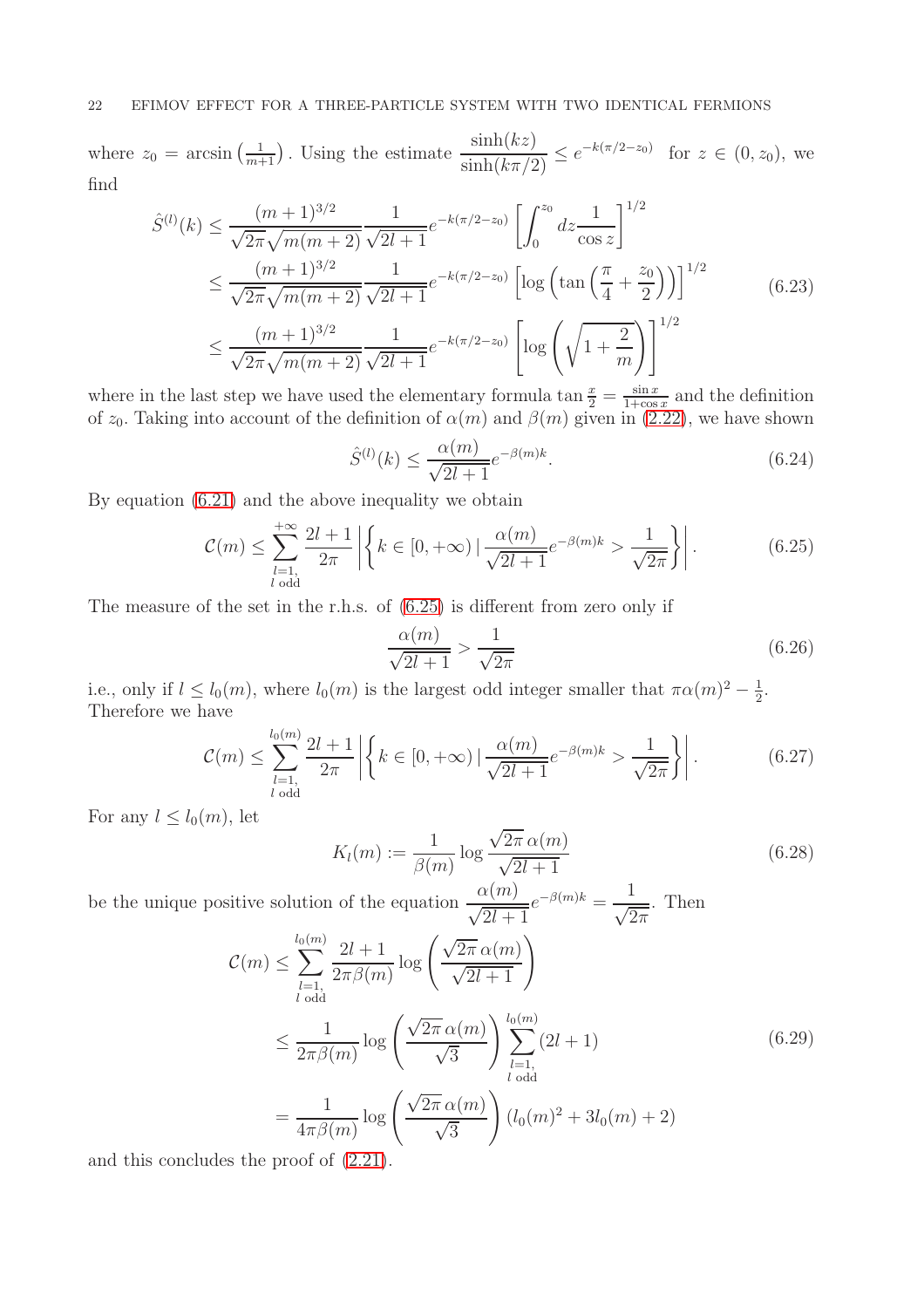Let us prove the lower bound for  $\mathcal{C}(m)$ . By [\(6.21\)](#page-20-3) we immediately get

<span id="page-22-0"></span>
$$
\mathcal{C}(m) \ge \frac{3}{2\pi} \left| \left\{ k \in [0, +\infty) \, | \, \hat{S}^{(1)}(k) > \frac{1}{\sqrt{2\pi}} \right\} \right| . \tag{6.30}
$$

Using [\(6.17\)](#page-20-4) and definition [2,](#page-5-6) we find that

$$
\hat{S}^{(1)}(0) = \frac{\Lambda(m)}{\sqrt{2\pi}} > \frac{1}{\sqrt{2\pi}} \quad \text{for } m < m_* \tag{6.31}
$$

and this implies strictly positivity of the right hand side of [\(6.30\)](#page-22-0). Furthermore, by monotonicity of  $\hat{S}^{(1)}(k)$ , we have

<span id="page-22-1"></span>
$$
\left| \left\{ k \in [0, \infty) \middle| \hat{S}^{(1)}(k) > \frac{1}{\sqrt{2\pi}} \right\} \right| = k_1(m) \tag{6.32}
$$

where  $k_1(m)$  is the unique positive solution of the equation  $\hat{S}^{(1)}(k) = \frac{1}{\sqrt{2}}$  $\frac{1}{2\pi}$ . From [\(6.30\)](#page-22-0) and [\(6.32\)](#page-22-1) the lower bound [\(2.19\)](#page-5-7) follows.

 $\Box$ 

Remark 4. Let us check that  $l_0(m) \geq 1$  for  $m < m_*$ . Recall that  $l_0(m)$  is the largest odd integer smaller than  $g(m) := \pi \alpha(m)^2 - 1/2$ . It is easy to see that the function g is decreasing,  $q(m) \rightarrow +\infty$  for  $m \rightarrow 0$  and  $q(m) \rightarrow 0$  for  $m \rightarrow +\infty$ . Then the assertion follows if one observes that  $g(m_*) > 1$  (indeed,  $g(m_*) \simeq 6.65$ ).

*Remark* 5. The lower bound of  $\mathcal{C}(m)$  can be improved. Recall that  $m_* := m_1^*$  is defined as the solution of  $\sqrt{2\pi} \hat{S}^{(1)}(0) = \Lambda(m) = 1$ . By analogy, for each l odd we can define a critical mass  $m_l^*$  as the solution of  $\sqrt{2\pi} \hat{S}^{(l)}(0) = 1$ . By [\(6.14\)](#page-19-0),  $m_l^*$  solves the equation

$$
\frac{2(m+1)}{\pi\sqrt{m(m+2)}}\int_0^1 dy P_l(y)\frac{\arcsin\left(\frac{y}{m+1}\right)}{\cos\left(\arcsin\left(\frac{y}{m+1}\right)\right)} = 1.
$$
\n(6.33)

One can show (see [\[6,](#page-24-15) appendix A]) that  $m_l^*$  is uniquely defined, it is decreasing in l and  $\sqrt{2\pi} \hat{S}^{(l)}(0) > 1 \left(\sqrt{2\pi} \hat{S}^{(l)}(0) < 1\right)$  if  $m < m_l^*$   $(m > m_l^* )$ . Hence, if  $m_{L+2}^* < m < m_L^*$  for some L then in [\(6.21\)](#page-20-3) each term with  $l \leq L$  is certainly nonzero and this implies

$$
\mathcal{C}(m) \ge \sum_{\substack{l=1 \ l \text{ odd}}}^{L} \frac{2l+1}{2\pi} \left| \left\{ k \in [0, +\infty) | \hat{S}^{(l)}(k) > \frac{1}{\sqrt{2\pi}} \right\} \right|.
$$
 (6.34)

Obviously, for  $L = 1$  we have only the first term and the inequality above reduces to [\(6.30\)](#page-22-0). Remark 6. It is worth noticing that, by definition [2,](#page-5-6) we have  $\sqrt{2\pi} \hat{S}^{(1)}(0) < 1$  for  $m > m_*$ which, via [\(6.16\)](#page-20-5) and [\(6.17\)](#page-20-4), implies  $\mathcal{C}(m) = \lim_{z \to 0^-}$  $N(z)$  $\frac{1}{\vert \log \vert z \vert \vert} = 0$ . In fact, we conclude this section showing that for  $m > m_*$  the discrete spectrum of H is finite, i.e., there is no Efimov effect.

*Proof of theorem [1](#page-5-2) (case m > m*<sup>\*</sup>). For  $z < 0$  and  $\varepsilon \in (0,1)$  the following inequality holds

<span id="page-22-2"></span>
$$
n(1, \mathbf{A}(z)) \leq n(1 - \varepsilon, \mathcal{S}(z)) + n\left(\frac{\varepsilon}{3}, \mathbf{A}(z) - \mathbf{A}_0(z)\right) + n\left(\frac{\varepsilon}{3}, \mathcal{B}(z) - \tilde{\mathcal{B}}(z)\right) + n\left(\frac{\varepsilon}{3}, \mathcal{B}_0(z) - \mathcal{S}(z)\right)
$$
(6.35)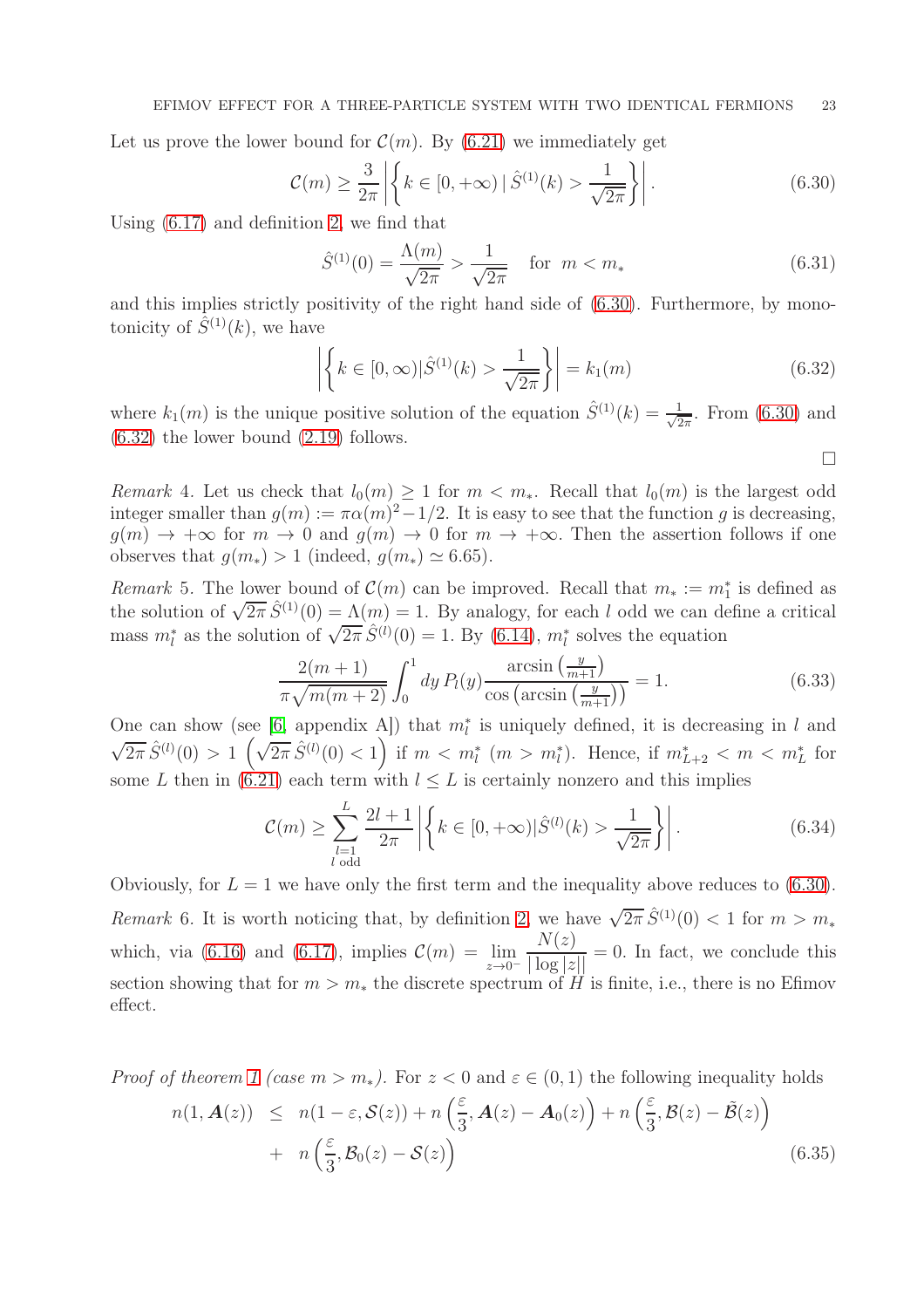where the operators  $A_0(z), B(z), \dot{B}(z), S(z)$  have been defined in the previous section. Such an inequality is a direct consequence of lemmas [3,](#page-13-1) [4,](#page-14-2) [5,](#page-15-1) [6](#page-17-2) and of the following technical result (see, e.g., [\[2\]](#page-24-16)): if A, B are compact selfadjoint operators and  $\lambda_i > 0$ ,  $i = 1, 2$  then

$$
n(\lambda_1 + \lambda_2, A + B) \le n(\lambda_1, A) + n(\lambda_2, B). \tag{6.36}
$$

Note that for  $z \leq 0$  the operators appearing in the last three terms of [\(6.35\)](#page-22-2) are compact and continuous in z. Therefore, the last three terms of  $(6.35)$  remain finite for  $z \to 0^-$ . Let us consider the first term in the right hand side of [\(6.35\)](#page-22-2), i.e.,  $n(1 - \varepsilon, \mathcal{S}(z))$ . We notice that

<span id="page-23-0"></span>
$$
(\mathcal{S}(z)\xi,\xi) = (\mathcal{S}\xi_z,\xi_z) = (SM\xi_z,M\xi_z)
$$
\n(6.37)

where  $\xi_z(p) = (\chi_{|z|^{-1/2}} - \chi_1)(p)\xi(p)$ , S is the operator in  $L^2(\mathbb{R}^3)$  defined by

$$
(\mathcal{S}f)(p) = -\frac{1}{4\pi^2} \frac{(m+1)^2}{\sqrt{m^3(m+2)}} \int dq \frac{f(q)}{|p|^{1/2} \left(\frac{p^2}{2\mu} + \frac{q^2}{2\mu} + \frac{p \cdot q}{m}\right) |q|^{1/2}},\tag{6.38}
$$

M is the unitary operator defined in [\(5.35\)](#page-17-3) and S acts on  $L^2(\mathbb{R}_+ \times \mathbb{S}^2, dr \otimes d\Omega)$  as follows

$$
(Sf)(r,\omega) = -\frac{1}{4\pi^2} \frac{m+1}{\sqrt{m(m+2)}} \int_{-\infty}^{+\infty} d\rho \int_{\mathbb{S}^2} d\Omega(\zeta) \frac{f(\rho,\zeta)}{\cosh(r-\rho) + \frac{\omega\cdot\zeta}{m+1}}.
$$
 (6.39)

Let us estimate  $(Sf, f)$ . By  $(6.6)$  and  $(6.7)$  we get

$$
(Sf, f) = -\frac{1}{2\pi} \frac{m+1}{\sqrt{m(m+2)}} \sum_{l=0}^{+\infty} \sum_{\nu=-l}^{l} \int_{-\infty}^{+\infty} dr \, \overline{f_{l\nu}(r)} \int_{-\infty}^{+\infty} d\rho \, f_{l\nu}(\rho) \int_{-1}^{1} dy \, \frac{P_l(y)}{\cosh(r-\rho) + \frac{y}{m+1}}
$$
  
\n
$$
= \sum_{l=0}^{+\infty} \sum_{\nu=-l}^{l} \sqrt{2\pi} (\hat{f}_{l\nu}, \hat{f}_{l\nu} \hat{S}^{(l)})
$$
  
\n
$$
= \sqrt{2\pi} \sum_{l=0}^{+\infty} \sum_{\nu=-l}^{l} \int_{-\infty}^{+\infty} dk \, |\hat{f}_{l\nu}(k)|^2 \hat{S}^{(l)}(k).
$$
\n(6.40)

Taking into account of  $(6.15)$ ,  $(6.16)$  and  $(6.17)$  we deduce

<span id="page-23-1"></span>
$$
(Sf, f) \le \sqrt{2\pi} \sum_{\substack{l=1 \ l \text{ odd}}}^{+\infty} \sum_{\nu=-l}^{l} \int_{-\infty}^{+\infty} dk \, |\hat{f}_{l\nu}(k)|^2 \hat{S}^{(1)}(k)
$$
  

$$
\le \Lambda(m) \sum_{\substack{l=1 \ l \text{ odd}}}^{+\infty} \sum_{\nu=-l}^{l} ||f_{l\nu}||^2
$$
  

$$
\le \Lambda(m) ||f||^2.
$$
 (6.41)

By  $(6.37)$  and  $(6.41)$  we have

$$
(\mathcal{S}(z)\xi_z,\xi_z) \le \Lambda(m)\|M\xi_z\|^2 \le \Lambda(m)\|\xi\|^2 \tag{6.42}
$$

where  $0 < \Lambda(m) < 1$  for  $m > m_*$  (see definition [2\)](#page-5-6). Therefore, the operator  $\mathcal{S}(z)$  does not have eigenvalues larger than  $\Lambda(m)$ , i.e.,

<span id="page-23-2"></span>
$$
n(1 - \varepsilon, \mathcal{S}(z)) = 0 \tag{6.43}
$$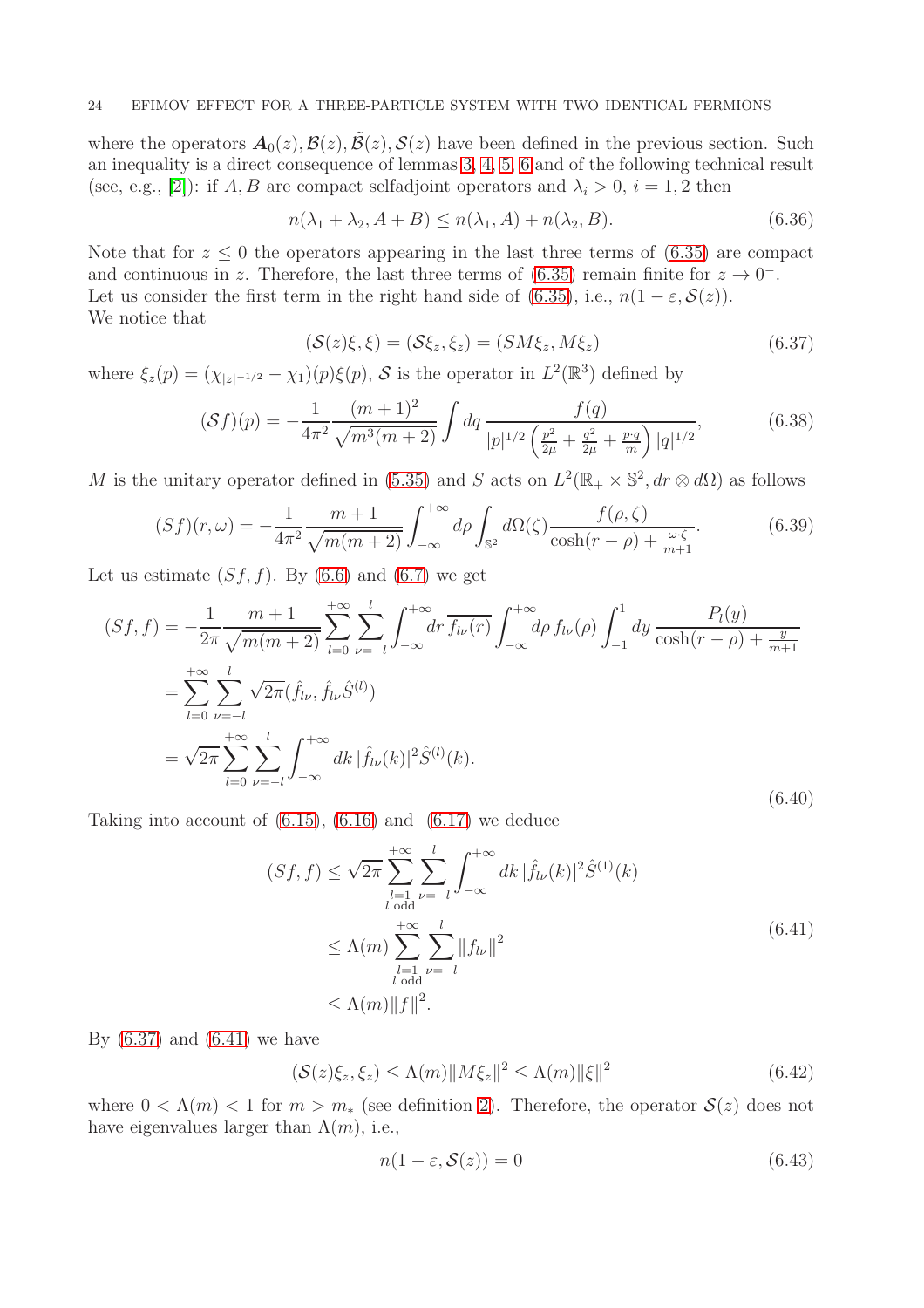for any  $\varepsilon \in (0, 1 - \Lambda(m))$ . By theorem [3](#page-10-3) and [\(6.35\)](#page-22-2), [\(6.43\)](#page-23-2) we find

<span id="page-24-17"></span>
$$
N(z) \le n\left(\frac{\varepsilon}{3}, \mathbf{A}(z) - \mathbf{A}_0(z)\right) + n\left(\frac{\varepsilon}{3}, \mathcal{B}(z) - \tilde{\mathcal{B}}(z)\right) + n\left(\frac{\varepsilon}{3}, \mathcal{B}_0(z) - \mathcal{S}(z)\right) \tag{6.44}
$$

for any  $z < 0$  and  $\varepsilon \in (0, 1 - \Lambda(m))$ . Taking the limit  $z \to 0^-$  and using compactness and continuity in  $z \leq 0$  of the operators in the right hand side of  $(6.44)$ , we obtain the finiteness of the number of negative eigenvalues of H.

 $\Box$ 

This work is partially supported by Gruppo Nazionale per la Fisica Matematica (GNFM-INdAM). The authors thank M. Correggi and D. Finco for many interesting discussions on the subject of this work.

#### **REFERENCES**

- <span id="page-24-7"></span>[1] S. Albeverio, R. Høegh-Krohn, T.T. Wu, A class of exactly solvable three-body quantum mechanical problems and the universal low energy behavior. Phys. Lett. 83A, n. 3 (1981), 105-109.
- <span id="page-24-16"></span>[2] M. Sh. Birman, M. Z. Solomyak, Spectral Theory of Self-Adjoint Operators in Hilbert Spaces. D. Reidel Publishing Company, Dordrecht, Holland, 1987.
- <span id="page-24-2"></span>[3] E. Braaten, H.W. Hammer, Universality in few-body systems with large scattering length. Phys. Rep. 428 (2006), 259-390.
- <span id="page-24-8"></span>[4] Y. Castin, E. Tignone, Trimers in the resonant 2+ 1 fermionic problem on a narrow Feshbach resonance: Crossover from Efimovian to Hydrogenoid spectrum. Phys. Rev. A 84 (2011), 062704.
- <span id="page-24-10"></span>[5] M. Correggi, G. Dell'Antonio, D. Finco, A. Michelangeli, A. Teta, Stability for system of N fermions plus a different particle with zero-range interactions. Rev. Math. Phys. 24 (2012), 1250017.
- <span id="page-24-15"></span>[6] M. Correggi, G. Dell'Antonio, D. Finco, A. Michelangeli, A. Teta, A class of Hamiltonians for a threeparticle fermionic system at unitarity. Math. Phys. Anal. Geom. 18 (2015), 1-36.
- <span id="page-24-0"></span>[7] V. Efimov, Weakly-bound states of three resonantly interacting particles. Yad. Fiz. 12 (1970), 1080-1091. [Sov. J. Nucl. Phys. 12 (1971), 589-595].
- <span id="page-24-1"></span>[8] V. Efimov, Energy levels arising from resonant two-body forces in a three-body system. Phys. Lett. B 33 (1970), 563-564.
- <span id="page-24-14"></span><span id="page-24-12"></span>[9] A. Erdelyi et al., Tables of integral transforms. McGraw-Hill, New York, 1954.
- [10] L. D. Faddeev, Mathematical questions in the quantum theory of scattering for a system of three particles. Trudy Mat. Inst. Steklov., 69 (1963); English transl.: Matematical aspects of the three-body problem in quantum scattering theory. Israel Problem for Scientific Translations, Jerusalem; Davey, New York, 1965.
- <span id="page-24-9"></span>[11] D. Finco, A. Teta, Quadratic forms for the fermionic unitary gas model. Rep. Math. Phys. 69, n. 2 (2012), 131-159.
- <span id="page-24-5"></span>[12] D. Gridnev, Three resonating fermions in flatland: proof of the super Efimov effect and the exact discrete spectrum asymptotics. J. Phys. A: Math. Theor. **47** (2014), 505204.
- <span id="page-24-6"></span><span id="page-24-4"></span>[13] D. Gridnev, Universal low-energy behavior in three-body system. J. Math. Phys. 56 (2015), 022107.
- [14] M. Klaus, B. Simon, Binding of Schrödinger particles through conspiracy of potential wells. Ann. Inst. H. Poincaré A30, (1979), 83-87.
- <span id="page-24-11"></span>[15] R.A. Minlos, A system of three quantum particles with point-like interactions. Russina Math. Surveys 69, n. 3 (2014), 539-564.
- <span id="page-24-13"></span>[16] A.K. Motovilov, Progress in methods to solve the Faddeev and Yakubovsky differential equations. arXiv:0712.0620v1 [quant-ph] 4 Dec. 2007.
- <span id="page-24-3"></span>[17] P. Naidon, S. Endo, Efimov Physics: a review. arXiv:1610.09805v1 [quant-ph] 31 Oct 2016.